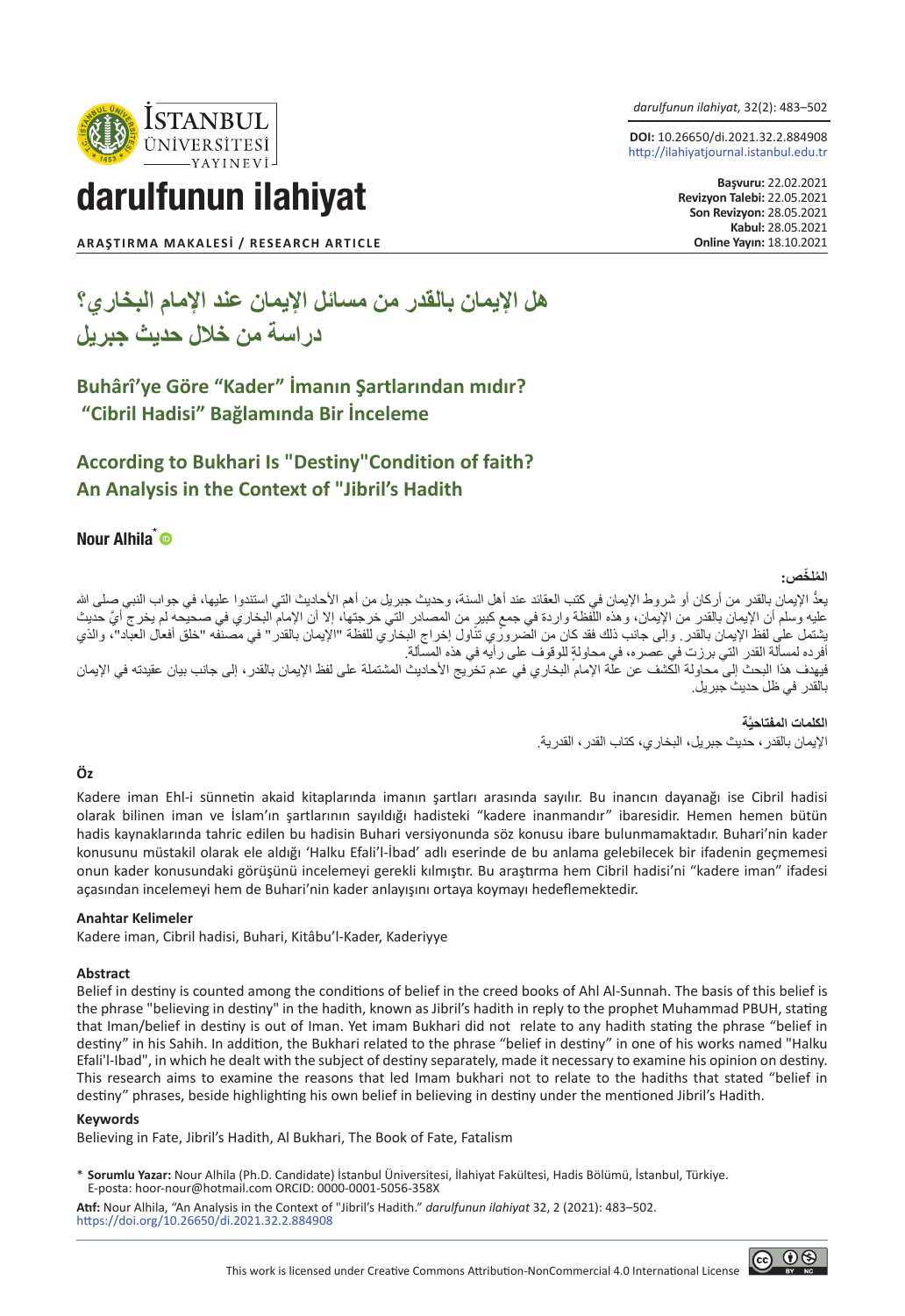#### **Extended Summary**

Jibril's Hadith is a well-known hadith in teaching Islam, with faith at its head. However, Bukhari did not derive the hadith from the way in which the word of belief in predestination appeared in both places that he discussed in his *Sahih*. Rather, he derived from the hadith of Abu Hurairah, may Allah be pleased with him, from the ways in which the phrase "belief in predestination" was not proven. He stated that the reason for Ibn Omar's famous narration of the hadith was to respond to those who denied predestination in his time. His narration became the most famous interpretation and was widely adopted in commentaries.

Predestination is an important theological point on which various classifications were established. Discussions revolved around the concept, while differences involving different sects were eventually woven around it. Muslim scholars responded to and affirmed these discussions, and belief in predestination became one of the pillars of faith in all sects of Islam, according to later scholars.

None of the scholars, however, explained why Bukhari did not include this narration in his *Sahih* by explaining the reasons calling for that, especially since the Qadariyah sect had a strong voice in favor of a doctrine of free will in the time of Imam Bukhari. Finally, Bukhari wrote a book in response to the free-will advocating Qadariyah sect and its beliefs, although some contemporaries considered Bukhari not to have disproved it. The scholars challenged his method as an ineffective way of questioning Jibril's Hadith. Some scholars responded to this criticism by weakening the position of Bukhari's work, describing it as an incomplete narration.

This analysis leads us to certain questions that require answers, as follows:

Why did Bukhari prefer in his *Sahih* to extract the narration of Abu Hurairah, may Allah be pleased with him, over the narration of Ibn Omar, which includes the word "faith in predestination" and mentions a supporting reason for this inclusion, thereby distancing the delusion from its narrator. Why did Bukhari prefer the methods of Abu Hurairah's hadith that are free of the word "faith" as the basis on which it was to be proven? Was the word "faith in predestination" proven in the hadith of Abu Hurayrah? Is the narration adopted by Bukhari in his *Sahih* incomplete and weak as Bakr Tatali notes in his study?

Is faith in predestination mentioned in the other *Sahih* collections, such as the *Book of Predestination*, which Bukhari created for examining this issue, or the *Book of Unity*? Also, did Bukhari reveal in his independent work *Creating the Actions of the People* that the word "faith in predestination" was the underlying reason for his composition? Was this the reason the issue of predestination erupted in the era of Bukhari? Further, did Bukhari see fate as an independent issue of belief or as a pillar of faith in the event that faith was one of the chapters of belief? Note that the hadith of Omar states in it: "You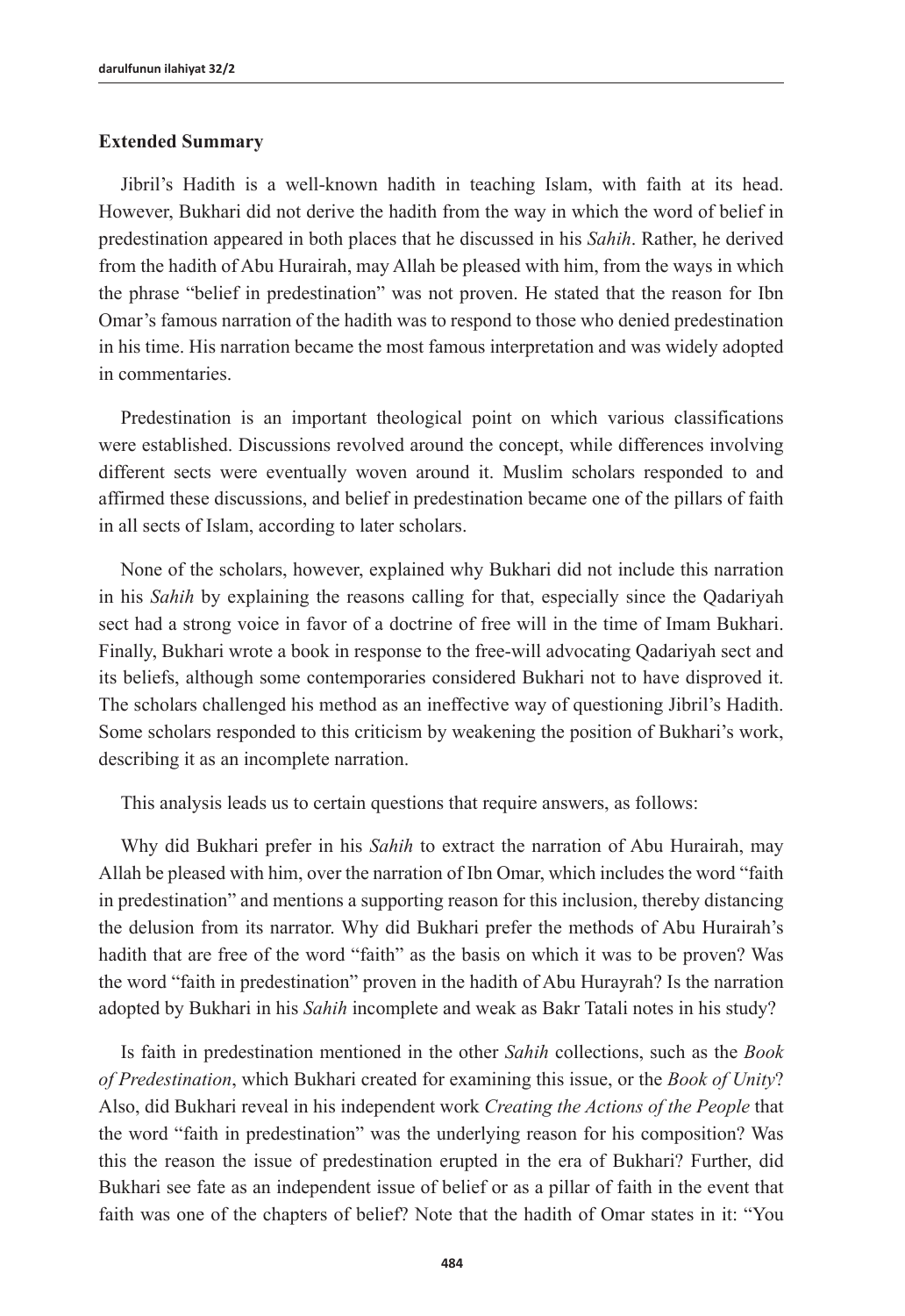believe in predestination." Was Bukhari not seeing it as an issue of faith? This difference is especially pertinent because the issue of fate during the period of the emergence of the Qadariyah sect occupied such a large area of theological discussion. That is, it did so until Bukhari wrote his works responding to it.

This research aims to reveal Imam Bukhari's reason for not extracting the hadiths that contain the word "faith in predestination," as well as explaining his belief in predestination in the light of Jibril's Hadith, by answering the questions above.

The author's research for this paper demonstrated that what is established from the narration of Abu Hurairah, may Allah be pleased with him, is that Bukhari did not actually use the term belief in predestination. The chains of transmission of the narrations that Bukhari did not derive previously, such as the hadith of Omar as indicated by Ibn Hajar, were themselves not free from defects, problems, and criticism that distanced them from the condition of Bukhari in his *Sahih.* Bukhari's action in not following the paths of the narration of Abu Hurairah, may Allah be pleased with him, in which the phrase "belief in predestination" was not proven, is an indication that this wording is likely not to be proven from the hadith of Abu Hurairah, may Allah be pleased with him.

This study also showed that Bukhari maintained the established wording of the companion even when he narrated from his path and did not include any extraneous words, even if it was selected from the narrations of the other companions in the hadith.

This author concludes that Bukhari believed that predestination is an independent issue of belief because of his contention that belief in predestination is an issue of faith that cannot be confirmed. Bukhari did not refer in his *Sahih* to the word "belief in predestination" in the chapters or the suspensions, or even in the follow-ups, which is preferred when a word is proven by a path that is not ordinarily on its condition, and in the case of the presence of the hadith and its chain of transmission. He did cite the narration that includes the word "faith in predestination" from the narrations of Abu Hurairah and Abu Dhar outside of the *Sahih*, in his book *Creating the Actions of the People*, which is based on this issue, and as al-Lalka'i called it, is viewed as "the response to Qadariyah sect." However, Bukhari's consideration of this particular narration was in the context of proving the naming of Islam and faith as actions. The wording of Ibn Omar's narration from Omar were not sufficiently derived to allow one to stand on them. Bukhari also created a complete book in his collection that he called the "Book of Predestination." Although he did not narrate Jibril's Hadith in this book, he nonetheless narrates other hadiths that do affirm predestination, not just a belief in predestination.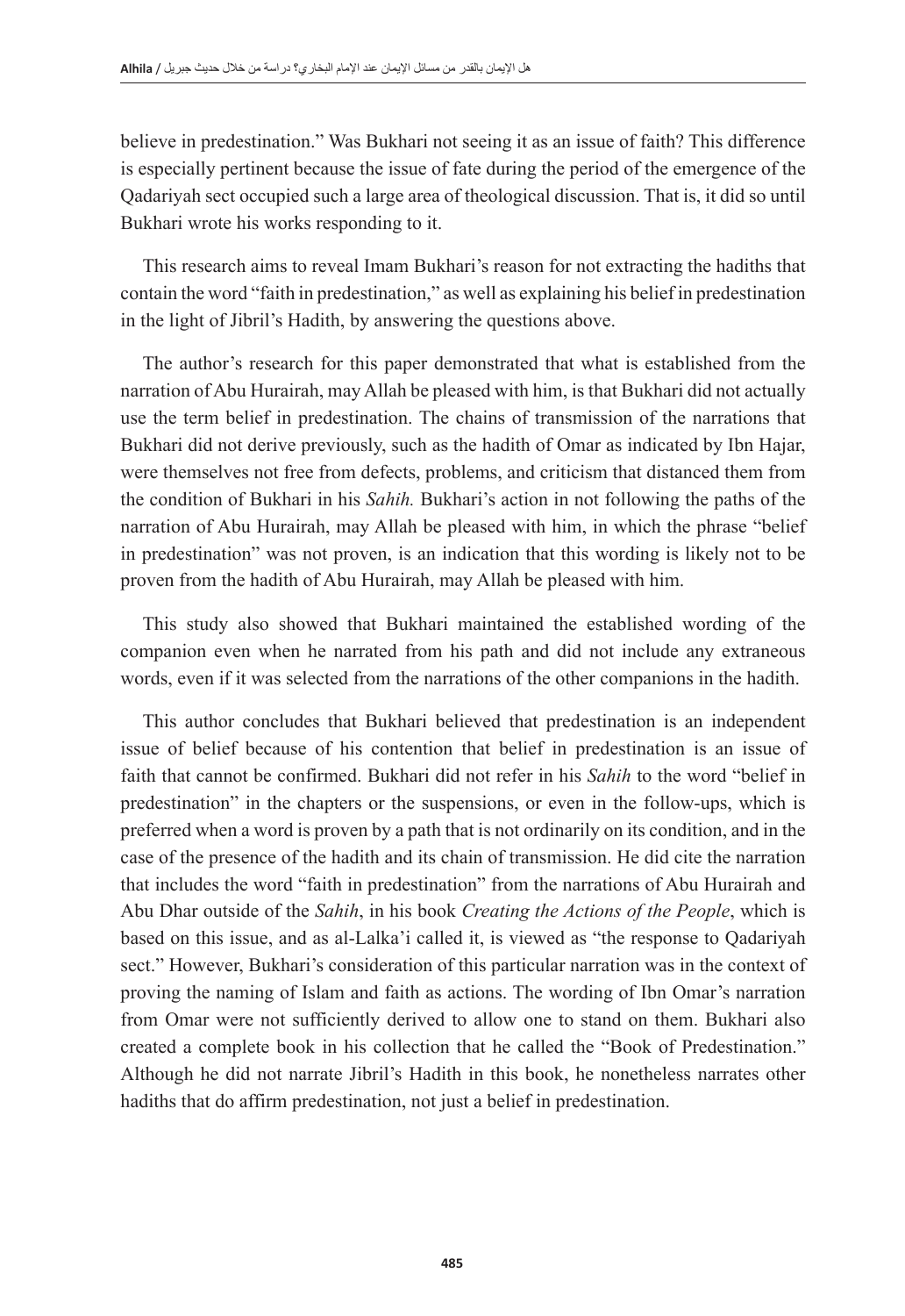### **المقدمة**

الحمد لله حمدًا كثيرا طيبًا مباركًا فيه، والصلاة والسلام على المبعوث هاديًا ومبشرًا ونذيرًا، وعلى أله وصحبه الطيبين، أما بعد:

يعتبر حديث جبريل من الأحاديث المشهورة في تعليم الدين، والتي كان الإيمان على رأسها، إلا أنَّ البخاري لم يخرج الحديث من الطريق الذي جاء فيه لفظ اإليمان بالقدر، في كال الموضعين الذين أخرجهما في صحيحه؛ بل أخرجه من حديث أبي هريرة رضي الله عنه، من الطرق التي لم يثبت فيها لفظ اإليمان بالقدر، في حين كان سبب رواية ابن عمر رضي الله عنهما المشهورة للحديث هو الرد على من أنكر القدر في زمانه، وروايته هي الأشهر، خاصةً في كتب الشروح.

والقدر مسألةٌ مهمةٌ من مسائل الدين التي أقيمت عليها التصانيف، ودارت حولـها المناقشات، ونسجت حولها الاختلافات من الفرق المختلفة، وتصدى علماء المسلمين للرد والإثبات، والإيمان بالقدر ركن من أركان اإليمان – على حد تعبير المتأخرين.-

ٌ ولم يتناول أحد من العلماء تعليل عدم إخراج البخاري لهذه الرواية في صحيحه، ببيان األسباب الداعية إلى ذلك، لا سيما وأن فرقة القدرية كان لها صوتها في زمن الإمام البخاري حتى ألف كتابًا في الرد عليها، وما تعتقده، في حين اعتبر بعض المعاصرين عدم تخريج البخاري لها طريقًا للتشكيك في حديث جبريل اآلتي تخريجه والكالم عليه، وقام بعضهم – كما سيأتي- بالرد عليهم بتضعيف رواية البخاري، ووصفها بالرواية الناقصة.

وهذا بقودنـا إلـى أسئلةٍ تطرح نفسها متطلبةً الإجابة عليها، وهي:

لماذا رجَّح البخاريُّ في جامعه الصحيح تخريج رواية أبي هريرة رضيي الله عنه على رواية ابن عمر ، عن عمر رضيي الله عنهما التي تشتمل على لفظ الإيمان بالقدر ، وتحتوي على سبب إيراد، والذي يبعد الوهم عن راويها، ولماذا رجح طرق حديث أبي هريرة الخالية من لفظ الإيمان بالقدر على الطرق التي أُثبت فيها؟ وهل ثبت لفظ اإليمان بالقدر في حديث أبي هريرة؟ وهل الرواية التي اعتمدها البخاري في صحيحه ناقصة وضعيفة كما قال بكر ططلي في دراسته؟

ومن جهة أخرى هل أتى ذكر الإيمان بالقدر في كتب الجامع الصحيح الأخرى، مثل كتاب القدر الذي أقامه البخاري من أجل هذا الأمر أو كتاب التوحيد؟ وهل أخر ج البخاري لفظة «الإيمان بالقدر » في مصنفه المستقل «خلق أفعال العباد»، حيث كان سبب تأليفه مسألة القدر التي نشبت في عصر البخاري؟ وعليه فهل كان البخار يُّ يرى القدر مسألةً مستقلةً من مسائل العقيدة أم مسألةً أو ركنًا من أركان الإيمان في حال كان الإيمان أحد أبواب العقائد؛ لأن حديث عمر فيه: «تؤمن بالقدر»، فهل كان لا يراه مسألةً من مسائل الإيمان؟ خاصة وأن مسألة القدر بظهور فرقة القدرية، احتلت مساحةً واسعةً من النقاش في عصر البخاري حتى ألفت من أجلها المؤلفات.

هذا ما حاولنا اإلجابة عنه في البحث، موازنين ومقاربين بين ما وقفنا عليه من األدلة، وذلك في ثالثة مطالب:

**المطلب األول: تعريف القدر المطلب الثاني: تخريج الحديث المطلب الثالث: دراسة روايات الحديث المطلب الرابع: عقيدة البخاري في القدر.**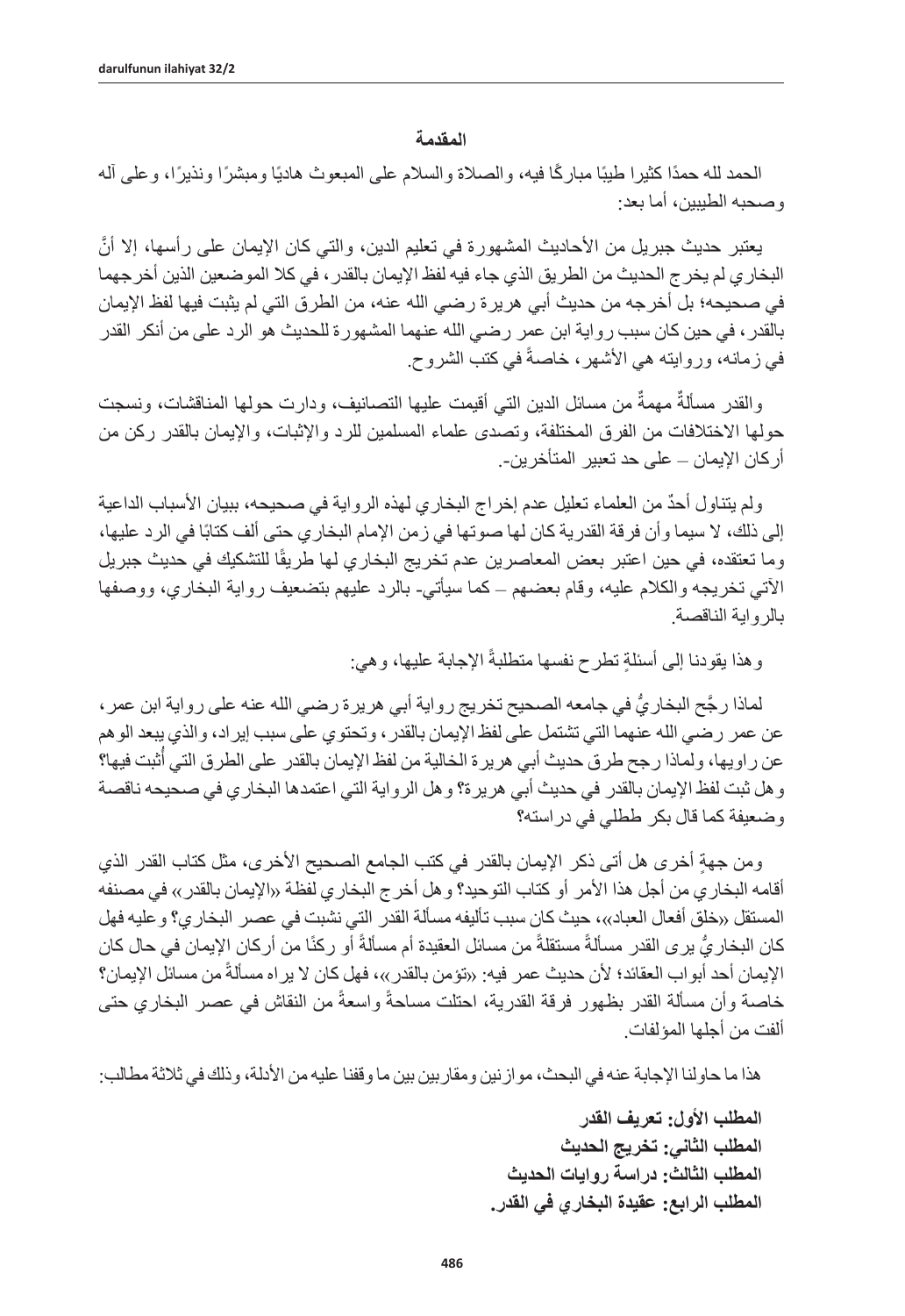**المطلب األول: تعريف القدر**

**أولًا: لغةً:** القاف والدال والراء أصلٌّ صحيح يدلُّ على مَبْلَغ الشَّيء وكُنهه ونهايته. فالقدر مبلغُ كلِّ شيء ِ يقال: قَدْرُه كذا، أي مبلغُه. وكذلكِ القَدَر . وقَدَرتُ الشّيءَ أَقْدِرُه وأقْدُرُه من النقدير ، ويأتي القدر بمعنى التعظيم، ֧֧֡֓֓֓֝֓֓<u>֓</u>֖֚֚֓֝ كما في قوله تعالى: (وَمَا قَدَرُوا اللَّهَ حَقَّ قَدْرِهِ)، أي ما عظموا الله حق تعظيمه، ويأتي بمعنى الحكم والقضاء(!).

نَّانيًا: اصطلاحًا: هو تقدير الله تعالى الاشياء في القدم، و علمه سبحانه انها ستقع في اوقات معلومة عنده، . )2( وعلى صفات مخصوصة، وكتابته سبحانه لذلك ومشيئته له، ووقوعها على حسب ما قدرها وخلقه لها

**المطلب الثاني: تخريج الحديث**

لما كانت الدر اسة قائمةً على محاولة تفسير عدم تخريج البخار ي للرواية التي تشتمل على الإيمان بالقدر ، كانت العمدةُ في التخريج الرواية التي اعتمدها البخاريُّ في صحيحه، وهي رواية أبي هريرة رضي الله عنه التي أخرجها في موضعين دون لفظ الإيمان بالقدر ، ولفظها في الموضع الأول: كان النَّبِيُّ صَلَّى اللهُ عَلَيْهِ وَسَلَّمَ بَارِزًا بِومًا للنَّاسِ فَأَتَاهُ جِبْرِيلُ، فَقَالَ: مَا الْإِيمَانُ؟ قَالَ: الْإِيمَانُ أَنْ تُؤْمِنَ بِاللهِ وَمَلَائِكَتِهِ وَبِلِقَائِهِ ِل :<br>ا وَرُسُلِهِ وَتُؤْمِنَ بِالْبَعْثِ...».

ولفظها في الموضع الثاني: قَالَ: «الْإِيمَانُ أَنْ تُؤْمِنَ بِاللَّهِ وَمَلَائِكَتِهِ وَكُتُبِهِ وَرُسُلِهِ وَلِقَائِهِ وَتُؤْمِنَ بِالْبَعْثِ الْأَخِر».

وسيتم مقارنة الطرق عنه بها، إلى جانب ما جاء عن الصحابة اآلخرين. وجاء تقسيم التخريج إلى قسمين أساسيين كما يلي:

**ً أول: الطرق التي جاء فيها لفظ القدر:**

**.1 من حديث أبي هريرة**

أخرجه مسلم عن زهير بن حرب<sup>(3)</sup>، والفريابي عن عثمان بن أبي شيبة<sup>(4)</sup>، وإسحاق بن إبراهيم في

<sup>1</sup> الجوهري، **إ**سماعيل بن حماد الجوهري **الصحاح؛ تاج اللغة وصحاح العربية:** دار العلم للماليين، بيروت، الطبعة الرابعة، 1990م، )350/3(، وابن فارس، أحمد بن فارس بن زكريا **معجم مقاييس اللغة**، تحقيق عبد السالم محمد هارون، دار الفكر، بيروت، 1399هـ، 1979م، )62/5(، وابن منظور، محمد بن كرم بن منظور، **لسان العرب**، دار المعارف، القاهرة،  $. (3548/5)$ 

<sup>2</sup> انظر: ابن قيم الجوزية، محمد بن أبي بكر الحنبلي، **شفاء العليل في مسائل القضاء والقدر والحكمة والتعليل**، تصحيح محمد بدر الدين أبو فراس النعساني الحلبي، مكتبة الرياض الحديثة، الرياض، ص،29: والمحمود، عبد الرحمن بن صالح، **القضاء والقدر في ضوء الكتاب والسنة ومذاهب الناس فيه،** دار الوطن، الرياض، ط،2 1418هـ، 1997م، ص،39: .40

<sup>3</sup> مسلم، ابن الحجاج القشيري النيسابوري، **الصحيح،** تحقيق محمد فؤاد عبد الباقي، دار إحياء التراث العربي، ط،1 1374هـ - 1991م، )1( كتاب اإليمان، )1( باب بيان اإليمان واإلسالم واإلحسان ووجوب اإليمان بإثبات قدر الله سبحانه وتعالى،  $. (10/7)$ 

<sup>4</sup> الفِرْيابِي، أبو بكر جعفر بن محمد بن الحسن **كتاب القد**ر، تحقيق عبد الله بن حمد المنصور ، الرياض، أضواء السلف، ط1، 1418 هـ - 1997م، حديث رقم )213(.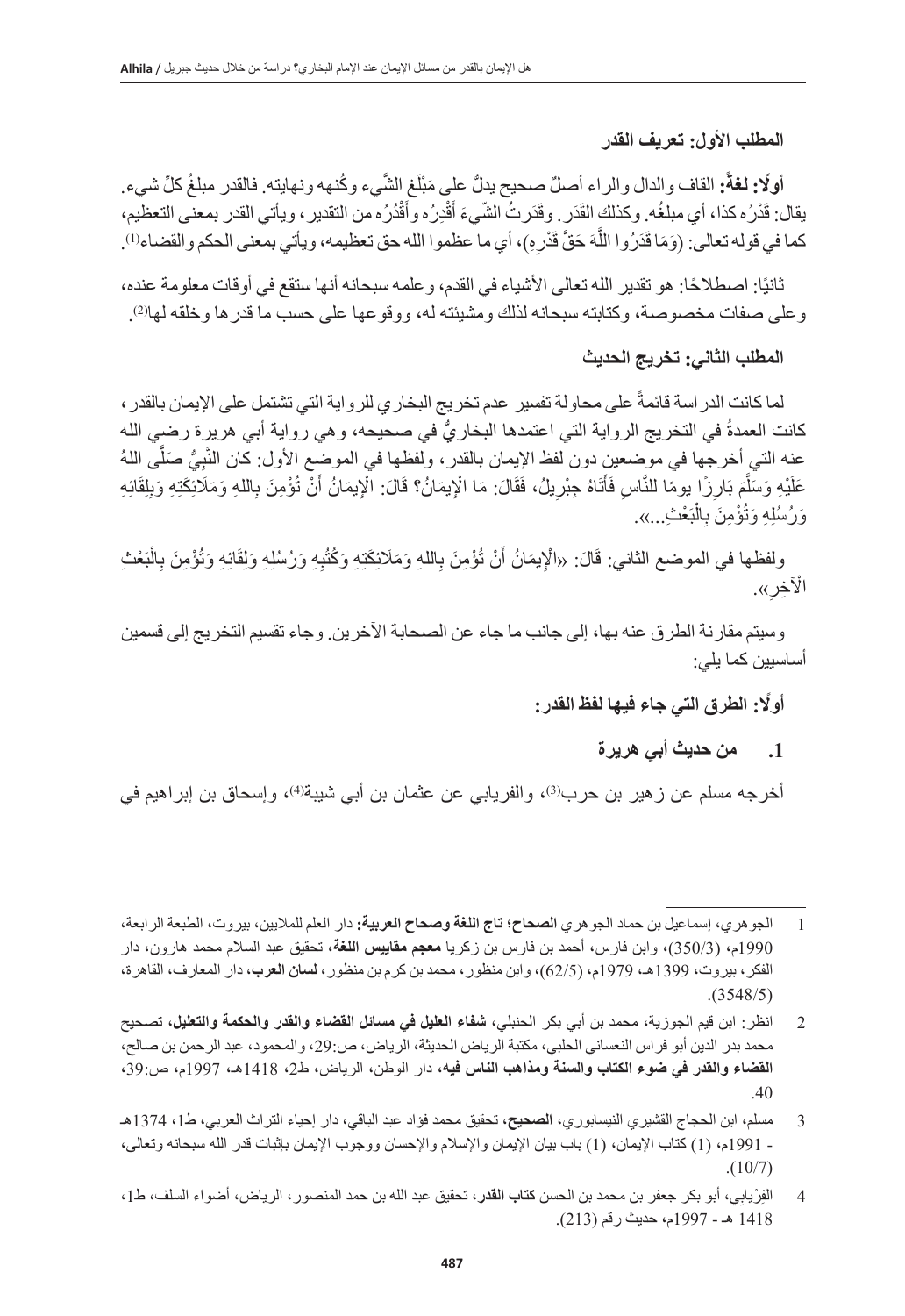مسنده<sup>(5)</sup>، وابن منده®، والبيهقي(<sup>7)</sup> من طريق إسحاق، ثلاثتهم عن جرير بن عبد الحميد عن عمارة بن القعقاع، وأخرجه البيهقي من طريق عثمان بن أبي شيبة، عن جرير بن عبد الحميد®، عن أبي حيان، كالهما – عمارة وأبو حيان - عن **أبي زرعة بن عمرو بن جرير البجلي.**

. )9( وأخرجه الفريابي من طريق **شهر بن حوشب**

كلاهما ـأبو زرعة وشهر\_ عن أبي هريرة عن النبي صلى الله عليه وسلم١٥).

**ًا .2 من حديث أبي هريرة مقرون**

أخر جه إسحاق بن ر اهو يه في مسنده(!!)، و البخار ي في خلق أفعال العباد عن محمد بن سلام(?!)، و النسائي عن محمد بن قدامة(<sup>13)</sup>، والبزار عن يوسف بن موسى(<sup>14)</sup>، أربعتهم عن جرير بن عبد الحميد، عن أبي فروة، عن أبي زرعة، عن أبي هريرة وأبي ذر.

وأخرجه ابن بطة<sup>(15)</sup>، والعقيلي<sup>(16)</sup> من طريق **سعيد المقبري**، عن أبي هريرة، ومن طريق عبد الله بن دينار ، عن ابن عمر ، قارنًا في المتن بين أبي هريرة وابن عمر <sub>.</sub>

**.3 من غير حديث أبي هريرة**

أخرجه مسلم من طريق كهمس عن عبد الله بن بريدة عن يحيى بن يعمر، عن عبد الله ابن عمر، عن . )17( أبيه **عمر بن الخطاب** رضي الله عنهما

- 5 ابن راهويه، إسحاق بن إبراهيم بن مخلد الحنظلي، **المسند**، تحقيق عبد الغفور بن عبد الحق البلوشي، المدينة المنورة، مكتبة الإيمان، ط1، 1412 – 1991، (1/11/166/211).
- 6 ابن منده، محمد بن إسحاق بن يحيى العبدي، **اإليمان**، تحقيق علي بن محمد بن ناصر الفقيهي، بيروت، مؤسسة الرسالة،  $(16/152/1)$ هـ، (16/152).
- 7 البيهقي، أبو بكر أحمد بن الحسين، **القضاء والقدر،** تحقيق صالح الدين بن عباس شكر، الرياض، مكتبة الرشد، ط،1 1426هـ  $(415/2)$  (2005م $-$ 
	- 8 البيهقي، **القضاء والقدر،** )406/1(.
		- 9 الفِرْيابِي**، القدر،** رقم (209).
- 10 ابن بطة، عبيد الله بن محمد العكبري، **اإلبانة عن شريعة الفرقة الناجية، ومجانبة الفرق المذمومة،** تحقيق رضا بن نعسان معطي، الرياض، دار الراية، ط2، 1415هـ - 1994ه، (832/645/1).
	- 11 إسحاق بن راهويه، **المسند،** )/212/1 167(.
- 12 البخاري، محمد بن إسماعيل، **خلق أفعال العباد والرد على الجهمية وأصحاب التعطيل**، تحقيق فهد بن سليمان الفهيد، الرياض، دار أطلس الخضراء، ط،1 1425هـ - 2005م، )198/103/2(.
- 13 النسائي، أحمد بن شعيب، **سنن النسائي**، حكم على أحاديثه وآثاره وعلق عليه محمد ناصر الدين األلباني، اعتنى به مشهور بن حسن آل سلمان، الرياض، مكتبة المعارف، ط1، (47) كِتَاب الْإيمَانِ وَشَرَائِعِهِ، (6) صفةُ الْإيمَانِ وَالْإِسْلَامِ، (4991).
- 14 البزار، أحمد بن عمرو **البحر الزخار المعروف بمسند البزار**، تحقيق عادل بن سعد، المدينة المنورة، مكتبة العلوم والحكم، ط،1 1427هـ - 2006م، )4025/419/9(.
- 15 العقيلي، محمد بن عمرو، **الضعفاء الكبير،** كما في المخطوط )ق247(، الظاهرية رقم: ،1153 حديث .362 ولكن في المطبوع من تحقيق حمدي السلفي، الرياض، دار الصميعي، ط،1 1420هـ - 2000م، )789/3(، ومن تحقيق عبد المعطي أمين قلعجي، بيروت، دار الكتب العلمية، ط1، 1404هـ - 1984م، (30/3)، ومن تحقيق السرساوي، القاهرة، منية سمنود، دار مجد الإسلام، مكتبة دار ابن عباس، ط1، 1429هـ - 2008م، (490/3)، وجاء عندهم عبد الله بن عمرو وليس عمر، ومن المعلوم أن عبد الله بن دينار الذي يروي عنه عبد الملك بن قدامة هو مولى ابن عمر وراويه.
	- 16 العقيلي، **الضعفاء الكبير،** )490/3(.
- 17 مسلم، **الصحيح** )1( كتاب اإليمان، )1( باب بيان اإليمان واإلسالم واإلحسان ووجوب اإليمان بإثبات قدر الله سبحانه وتعالى، )8/1(.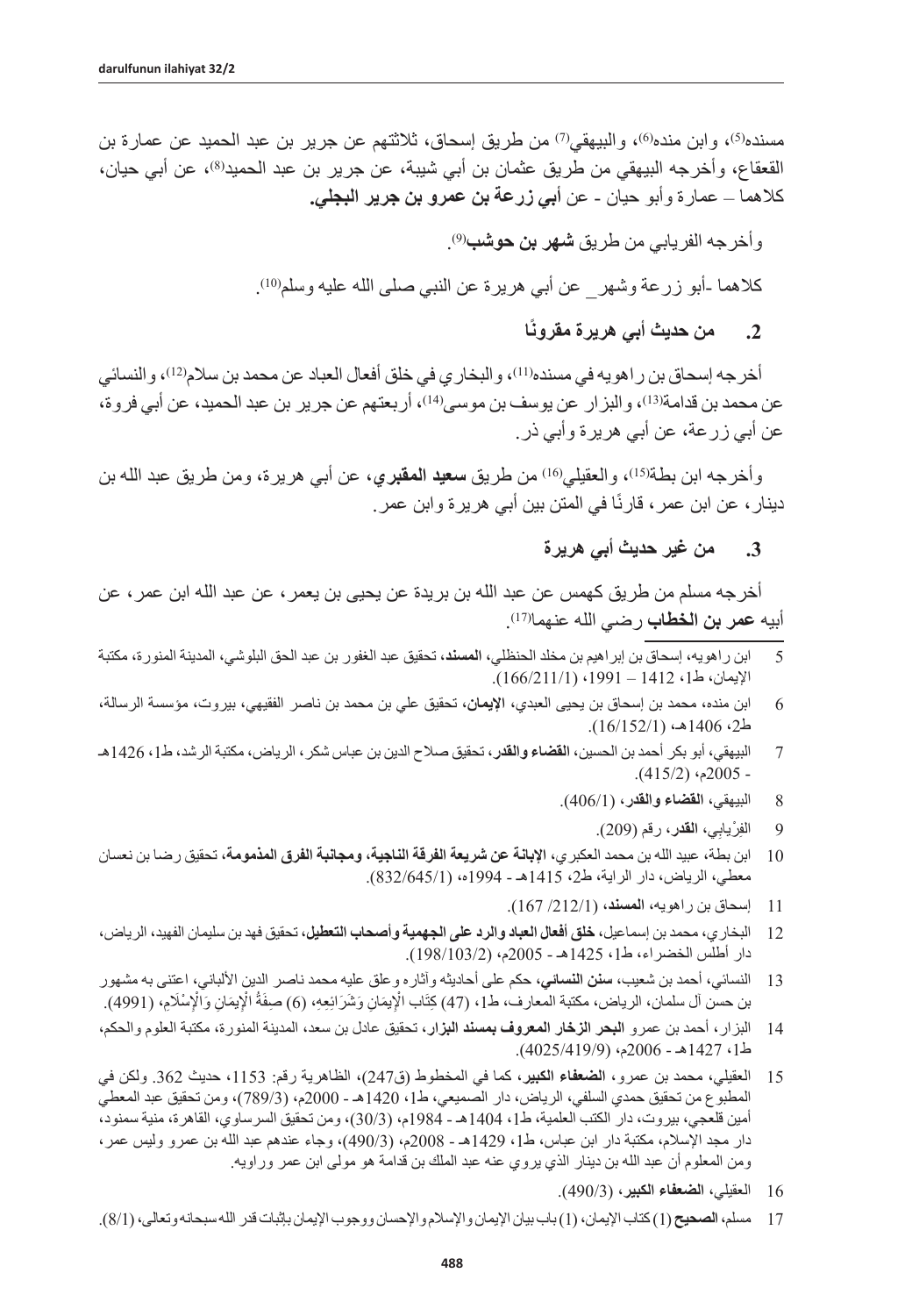وقد عزا الطيبي ثبوت هذه اللفظة إلى البخاري من هذا الطريق، فقال: »وعن البخاري ومسلم، عن عمر وابي هريرة: «ان تؤمن بالقدر خيره وشره»، الحديث المستفيض»<sup>(18)</sup>. وهذه اللفظة ليست عند البخاري<sub>.</sub>

. )19( وأخرجه البزار من طريق الضحاك بن نبراس، عن ثابت، عن **أنس**

ْ وأخرجه أبو عوانة في صحيحه عن خالد بن يزيد، عن إسماعيل بن أبي خالد، عن قيس بن أبي حازم .)20( عن **جرير البجلي**

وأخرجه أحمد من طريق شهر بن حوشب عن **ابن عباس** رضيي الله عنهما<sup>(21)</sup>، **وأبي عامر الاشعر**ي<sup>(22)</sup>. **ًا: الطرق التي لم يثبت فيها لفظ القدر: ثاني**

**.1 من حديث أبي هريرة**

أخرجه إسحاق بن راهويه في مسنده<sup>(23</sup>)، والبخاري من طريقه<sup>(24)</sup> عن **جرير**، وأخرجه عن مسدد<sup>(25)</sup>، ومسلم عن ز هير بن حرب<sup>(26)</sup>، وأبو بكر بن أبي شيبة في مصنفه<sup>(27)</sup>، و عنه مسلم<sup>(28)</sup>، وابن ماجه<sup>(29)</sup>، ثلاثتهم عن إ**سماعيل بن إبراهيم**، وأخرجه مسلم من طريق **محمد بن بشر** <sup>(30</sup>)، وأخرجه أبو عوانة من طريق **حماد بن أسامة**(31)، وأبو نعيم الأصفهاني من طريق **عمر بن عمران**(32)، خمستهم عن أبي حيان التيمي، وأخرجه

- 18 الطيبي، شرف الدين الحسين بن عبد الله، **فتوح الغيب في الكشف عن قناع الريب**، دبي، تحقيق بإشراف محمد عبد الرحيم سلطان العلماء، جائزة دبي الدولية للقرآن الكريم، ط1، 1434هـ - 2013م، (589/13).
	- 19 البزار، **المسند،** )6951/334/13(.
- 20 أبو عوانة، يعقوب بن إسحاق اإلسفرائيني، **مسند أبي عوانة،** تحقيق أيمن عارف الدمشقي، بيروت، دار المعرفة، ط،1 1419هـ - 1998م، )11/41/1(.
	- 21 أحمد بن حنبل، **المسند،** )2924/94/5(.
	- 22 أحمد بن حنبل، **المسند،** )/45/29 17502(.
	- 23 إسحاق بن راهويه، **المسند،** )167/212/1(.
- 24 البخاري، أبو عبد الله، محمد بن إسماعيل، **صحيح البخاري**، باعتماد النسخة السلطانية، ترقيم وتبويب وفقًا للمعجم المفهرس وتحفة الأشراف محمد نزار تميم، وهيثم نزار تميم، بيروت، دار الأرقم بن أبي الأرقم، (65) كِتَابُ تَفْسِيرِ الْقُرْآنِ، (1) بَابُ ْقَوْلِهِ )إِنَّ اللهَ عِنْدَهُ عِلْمُ السَّاعَةِ(، (4777). ؚ<br>ׇ֚֚֡֬
- 25 الدخاري، **الصحيح،** (2 كِتَابٍُ الْإِيمَانِ، (38/37) بَابُ سُؤَالِ جِبْرِيلَ النَّبِيَّ صَلَّى اللهُ عَلَيْهِ وَسَلَّمَ عَنِ الْإِيمَانِ وَالْإِحْسَانِ وَ عِلْمِ السَّاعَةِ وَبَيَانِ النَّبِيِّ صَلَّى اللهُ عَلَيْهِ وَسَلَّمَ لَهُ، (50). ْ
- 26 مسلم، **الصحيح،** )1( كتاب اإليمان، )1( باب بيان اإليمان واإلسالم واإلحسان ووجوب اإليمان بإثبات قدر الله سبحانه وتعالى،  $.9/5()$
- 27 ابن أبي شيبة، أبو بكر، عبد الله بن محمد العبسي )ت235هـ(، **المصنف،** تحقيق محمد عوامة، شركة دار القبلة، مؤسسة علوم القرآن، جدة، سوريا، ط،1 1427هـ، 2006م، )30945/573/15(.
- 28 مسلم، **الصحيح،** )1( كتاب اإليمان، )1( باب بيان اإليمان واإلسالم واإلحسان ووجوب اإليمان بإثبات قدر الله سبحانه وتعالى،  $.9/5()$
- 29 ابن ماجه، محمد بن يزيد القزويني، **سنن ابن ماجه**، حكم على أحاديثه وآثاره وعلق عليه محمد ناصر الدين األلباني، اعتنى به مشهور بن حسن آل سلمان، الرياض، مكتبة المعارف، ط1، المقدمة، (9) باب في الإيمان، (64).
- 30 مسلم، **الصحيح،** )1( كتاب اإليمان، )1( باب بيان اإليمان واإلسالم واإلحسان ووجوب اإليمان بإثبات قدر الله سبحانه وتعالى،  $. (9/6)$ 
	- 31 أبو عوانة، **المسند،** )7/37/1(.
- 32 أبو نعيم، أحمد بن عبد الله بن أحمد بن إسحاق األصبهاني، **المسند المستخرج على صحيح اإلمام مسلم،** تحقيق محمد حسن محمد حسن إسماعيل الشافعي، بيروت، دار الكتب العلمية، ط،1 1417هـ - 1996م، )85/103/1(.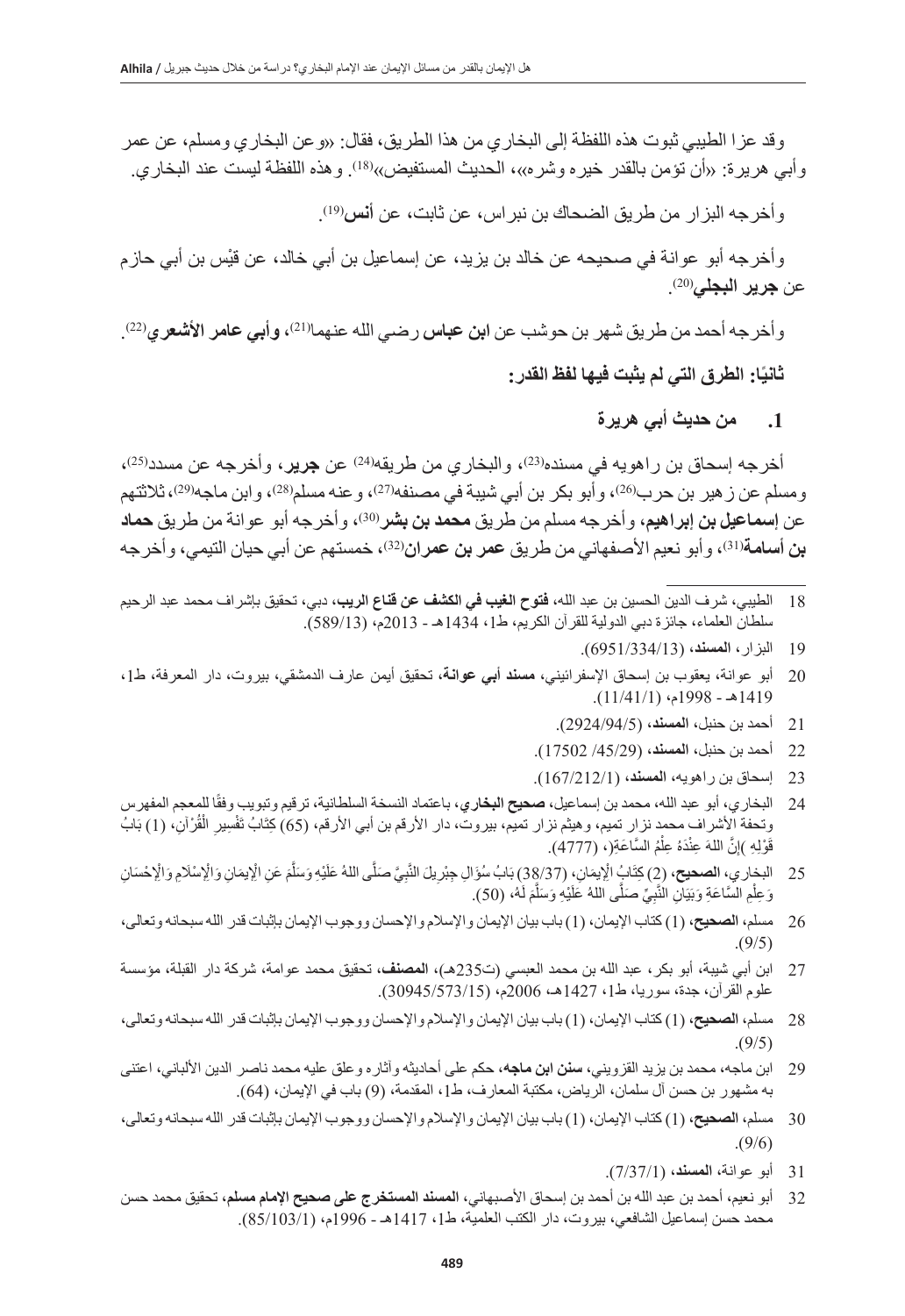أبو نعيم الأصفهاني من طريق يحيى بن أيوب البجلي<sup>(33)</sup>، كلاهما ـــ أبو حيان ويحيى بن أيوب- عن أبي زرعة بن عمرو بن جرير البجلي، عن أبي هريرة عن النبي صلى الله عليه وسلم.

## **.2 من غير حديث أبي هريرة**

أخرجه أحمد مرسلًا من طريق أبي قلابة عن عمرو بن عنبسةل<sup>34)</sup>.

وأخر جه الحارث بن أسامة في مسنده من طريق سفيان الثوري(35)، والبيهقي من طريق سفيان أيضًا، ومن طريق حماد بن زيد، كالهما – سفيان وحماد- عن أيوب السختياني، عن أبي قالبة، عن رجل من أهل الشام من أهل الإسلام، عن أبيه، عن النبي صلى الله عليه وسلم<sup>36)</sup>.

وأخرجه المروزي من طريق الربيع بن أنس، عن أنس<sup>(37)</sup>.

**المطلب الثالث: دراسة روايات الحديث:**

مما يُلحظ على رواية أبي هريرة أن مدارها على أبي زرعة بن عمرو بن جرير البجلي، إال ما جاء من رواية الفريابي من طريق شهر بن حوشب عن أبي هريرة، وهو كثير الإرسال والأوهام(38، ومن رواية ابن بطة من طريق سعيد المقبري عن أبي هريرة، وقد روى ابن بطة لفظه عن أبي هريرة وابن عمر، وقال ابن بطة معلقًا عليه: «وأما حديث عبد الله بن دينار ، عن ابن عمرو المقبري، عن أبي هريرة وافق فيه سليمان بن بريدة، ولم يذكر ا فيه عمر رحمه الله»(39)، مما يدل على خللٍ في الإسناد من جهة المؤلف أو من جهة النساخ حيث رواية عبد الله بن دينار عن ابن عمر، وال يوجد في اإلسناد من اسمه ابن عمرو المقبري، ومن جهة الرواية، حيث جعل رواية ابن عمر وأبي هريرة بنفس اللفظ على خالف الروايات المتقدمة. وما ً كان أيضا من رواية يحيى بن أيوب البجلي عن أبي زرعة.

وأعَلّ الدارقطني الروايات عن أبي هريرة غير رواية أبي زرعة الّتي صححها۞(4)، وقال ابن حجر : ولم أر هذا الحديث من رواية أبي هريرة إال عن أبي زرعة بن عمرو بن جرير هذا عنه، ولم يخرجه البخاري إلا من طريق أبي حيان عنه(41)<sub>.</sub>

- 33 أبو نعيم، ا**لمسند المستخرج،** (1/ 85/103).
- 34 أحمد بن حنبل، **المسند،** )17027/251/28(.
- 35 الهيثمي، أبو الحسن علي بن أبي بكر**، بغية الباحث عن زوائد مسند الحارث**، تحقيق حسين أحمد صالح الباكري، المدينة المنورة، الجامعة الإسلامية، ط1، 1413هـ - 1992م، (13/158/1).
- 36 البيهقي، أبو بكر أحمد بن الحسين، **شعب اإليمان**، تحقيق محمد السعيد بسيوني زغلول، بيروت، دار الكتب العلمية، 1410هـ،  $. (22/55/1)$
- 37 المروزي، أبو عبد الله محمد بن نصر بن الحجاج، **تعظيم قدر الصالة،** تحقيق عبد الرحمن عبد الجبار الفريوائي، المدينة المنورة، مكتبة الدار، ط،1 1406هـ، )391/1(.
- 38 ابن أبي حاتم، عبد الرحمن بن محمد الرازي، **الجرح والتعديل،** بيروت، دار إحياء التراث العربي، 1372هـ 1952م، )/4 383(، ابن حجر، أحمد بن علي العسقالني، **تقريب التهذيب،** تحقيق محمد عوامة، حلب، دار الرشيد، ط،3 1411هـ - 1991م، رقم )2830(.
	- 39 ابن بطة، **اإلبانة،** )832/645/1(.
- 40 الدارقطني، علي بن عمر، **العلل الواردة في األحاديث النبوية،** تحقيق محفوظ الرحمن السلفي، الرياض، دار طيبة، 1985ه  $(278/8)$ هـ،  $1405$ .
- 41 ابن حجر، أحمد بن علي العسقالني، **فتح الباري بشرح صحيح البخاري،** تحقيق عادل مرشد، وأحمد برهوم، بإشراف الشيخ شعيب األرنؤوط، دمشق، الحجاز، الرسالة العالمية، ط،1 1434هـ - 2013م، )246/1(، و**النكت على صحيح البخاري**، تحقيق هشام بن علي السَّعِيدني، ونادر مصطفى محمود، القاهرة، المكتبة الإسلامية، ط1، 1426هـ - 2005م، (503/1).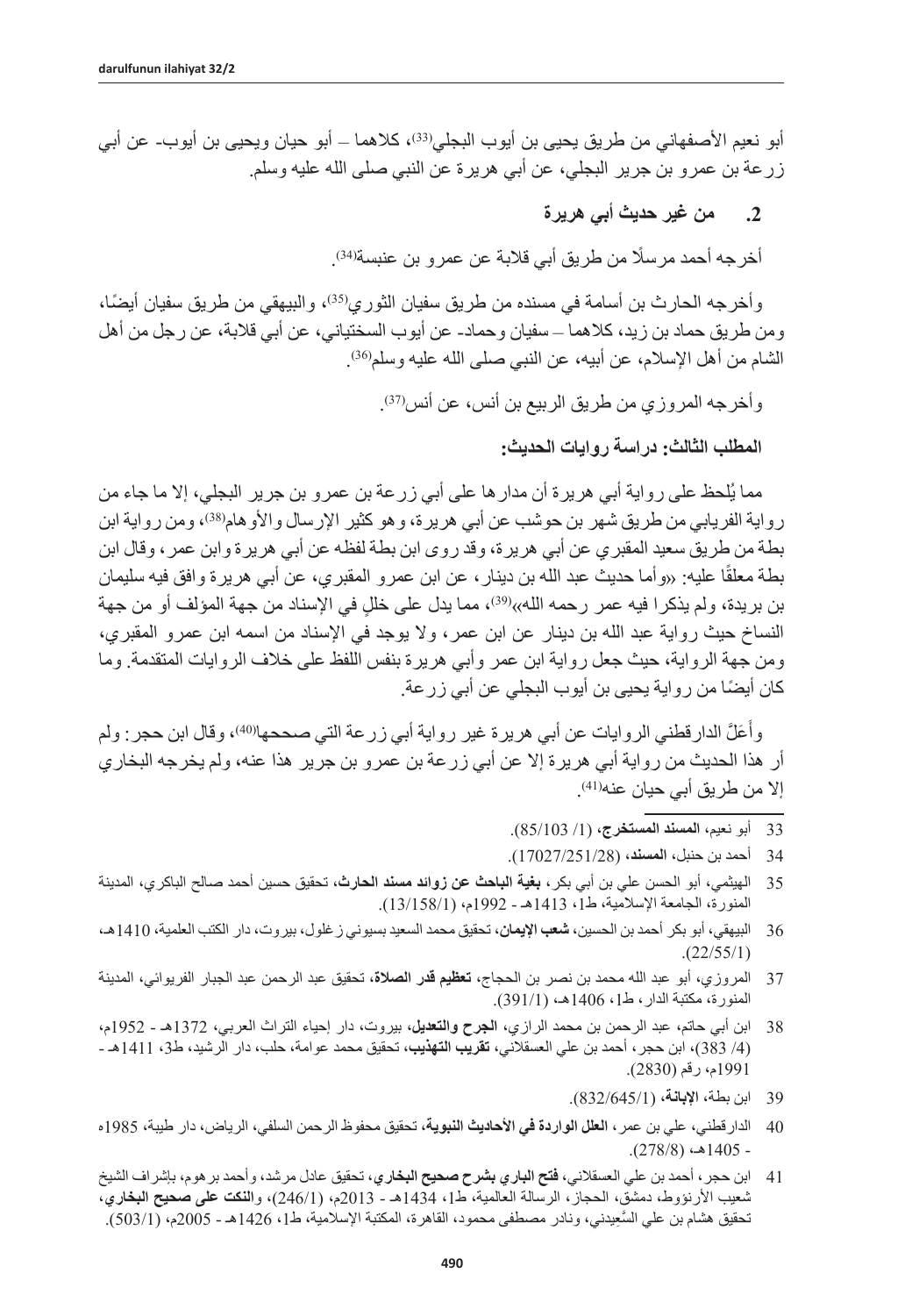َّوعلْق البيهقيَّ في القضاء والقدر بعد روايته الحديث من طريق عثمان بن أبي شيبة عن جرير، عن أبي حيان، عن أبي زرعة، عن أبي هريرة، بقوله: رواه البخاري في الصحيح عن إسحاق بن إبراهيم، عن جرير ، إلا أنه لم يحفظ إسحاق لفظ الإيمان بالقدر فيه، وحفظه عثمان بن أبي شيبة وهو حجة. ورواه أيضًا جرير بن عبد الحميد، عن عمارة بن القعقاع، عن أبي زرعة، ومن ذلك الوجه حفظه إسحاق عنه (42)<sub>.</sub>

أما ما حكم فيه البيهقي على إسحاق بن راهويه أنه لم يحفظه عن جرير، فإن جرير لم يتفرد بهذا الوجه عن أبي حيان التيمي، فقد ر واه محمد بن بشر الكوفي وهو ثقة حافظ، وكان أحفظ من كان في الكوفة<sup>(43)</sup>، ورواه إسماعيل بن علية، وكان إليه المنتهى في التثبت في البصرة(44)، وكذا رواه حماد بن أسامة (45)، وعليه فإن الحكم على إسحاق أنه لم يحفظ لفظ اإليمان بالقدر للقول بثبوته من رواية جرير ليس في محله، وإن إسحاق بن راهويه حجة<sup>(46)</sup> كما عثمان بن أب*ي* شيبة<sub>.</sub>

وإن مقارنته بما رواه إسحاق بن راهويه عن جرير عن عمارة بن القعقاع فيها نظر، فإن الخلل ال يبدو من إسحاق بن إبر اهيم «ابن راهويه»، كما هو مفهومٌ من كلام البيهقي؛ لأن جرير يرويه عن شيخين مختلفين، و هما أبو حيان التيمي، و عُمار ة بن القعقاع، و هما المدار ان الفر عيان للحديث، و هذا و اضحٌ من كلام إسحاق بن راهويه نفسه حين روى كال الطريقين متعاقبين في مسنده، حيث قال بعد رواية طريق جرير عن عمارة بن القعقاع: «فذكر مثله وزاد: «ويؤمن بالبعث وبالقدر كله»...»<sup>(47)</sup>، فإن ابن ر اهويه يثبت سماعه من جرير الحديث بدون ذكر «الإيمان بالقدر»، كما سمعه بثبوتها.

وما قاله ابن رجب من أن مسلمًا خرجه بسياق أتم من هذا، وفيه في خصـال الإيمان<sub>:</sub> «وَتُؤْمِنَ بِالْقَدَرِ كُلُّهِ››(48)، فهو طريق عمارة بن القعقاع، وهو غير الطريق الذي أخرجه البخاري وأخرجه مسلم نفسه أيضًا ِّفي صحيحه بدون لفظ اإليمان بالقدر.

ُ وطريق عمارة بن القعقاع مداره على جرير بن عبد الحميد، ولم يتابعه أحد على إثبات اإليمان بالقدر من رواية أبي هريرة، فليس الاختلاف الحاصل من إسحاق بن إبراهيم، إنما الأمر على جرير في هذا الطريق، فليس الأمر على إسحاق أو على عثمان بن أبي شيبة، وجرير بن عبد الحميد ممن وصف بالاختلاط الذي هو سوء الحفظ في آخر عمره، ووصفه بعضهم بذلك دون تقييده بما وقع في آخر عمره، ومنهم البيهقي نفسه، حين ر جح حديث غير ه عليه في مقارنة في موضـع من سننـه(49)<sub>.</sub>

- 42 البيهقي، ا**لقضاء والقدر،** (406/1).
- 43 يحيى بن معين، **التاريخ** رواية العباس بن محمّد الدُّوريّ، تحقيق الدكتور أحمد محمد سيف، مكة المكرمة، مركز البحث العلمي بجامعة أم القرى، 1399هـ، (3/ 268)، المزي، أبو الحجاج يوسف بن الزكي (ت742هـ)، **تهذيب الكمال**، تحقيق بشار عواد معروف، مؤسسة الرسالة، ط،1 1403هـ \_ 1983م، )/24 522(.
	- 44 ابن أبي حاتم، ا**لجرح والتعديل،** (2/ 154).
- 45 ابن سعد، محمد الزهري، **الطبقات الكبير،** تحقيق علي محمد عمر، مكتبة الخانجي، القاهرة، 1421هـ -2001م، )517/8(، ابن أبي حاتم، **الجرح والتعديل،** )132/3(.
- 46 ابن أبي حاتم، ا**لجرح والتعديل،** (2/ 209)، الخطيب البغدادي، أحمد بن علي، **تاريخ مدينة السلام**، تحقيق بشار عواد معروف، بيروت، دار الغرب الإسلامي، 1422هـ - 2001م، (348/6، 349).
	- 47 إسحاق بن راهويه، **المسند،** )212/1(.
- **ًا من جوامع الكلم**، تحقيق 48 ابن رجب، عبد الرحمن بن أحمد بن الحسن الحنبلي**، جامع العلوم والحكم في شرح خمسين حديث** شعيب الأرناؤوط، إبراهيم باجس، بيروت مؤسسة الرسالة، ط7، 1422هـ - 2001م، (97/1).
- 49 أحمد بن حنبل، ابن محمد الشيباني، ا**لعلل ومعرفة الرجال،** تحقيق وصبي الله عباس، الرياض، دار الخاني، ط2، 1422هـ -2001م، )/1 543(، البيهقي، أحمد بن الحسين، **السنن الكبير،** تحقيق عبد الله بن عبد المحسن التركي، الجيزة، مركز هجر للبحوث والدراسات العربية واإلسالمية، ط،1 1432 هـ - 2011 م، )/12 19(، ابن حجر، **تقريب التهذيب**، رقم )916(.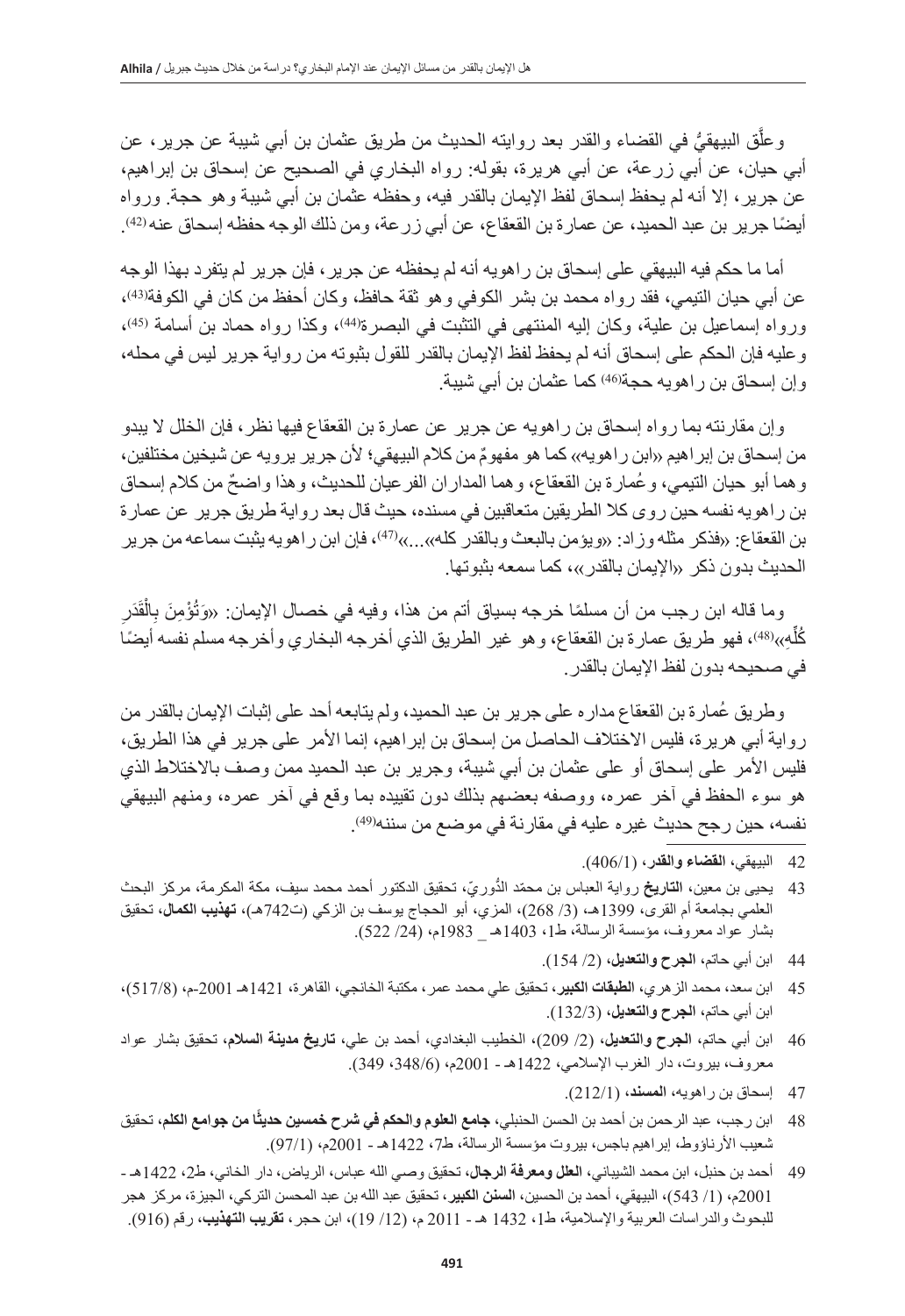ً وجرير أيضا هو مدار الرواية التي جمعت بين أبي هريرة وأبي ذر في الحديث، والتي فيها لفظ اإليمان بالقدر، ومما يلحظ في تخريج هذه الرواية أن البزار أخرج الحديث في مسند أبي ذر، رواية أبي زرعة بن عمر عنه، وقال عقبه: »وهذا الكالم ال نعلمه يروى عن أبي ذر إال من هذا الوجه بهذا اإلسناد إال إسناد ضعيف رواه السري بن إسماعيل فخلط في إسناده، وهذا الحديث ال نعلم رواه عن أبي فروة بهذا اإلسناد إلا جرير»(50)<sub>.</sub> وأبو فروة عروة بن الحارث الهمداني<sup>(51)</sup> لم يحتج به البخاري؛ بل روى له مقرونًا بغيره في الصحيح.

وعليه فإن الرواية اختلفت عن جرير، فتارة يرويه من حديث أبي هريرة وهو المشهور، ولكنه رواه من طريقين وهما طريق أبي حيان التيمي عن أبي زرعة، وطريق عمارة بن القعقاع عن أبي زرعة، وتفرد بالثاني، وتارةً بجمع بين أبي هريرة وأبي ذر ، مما يُلمح إلى إشكالٍ فيما تفرد به.

وأشار ابن حجر إلى وقوع زيادة لفظة الإيمان بالقدر في حديث أبي هريرة، حيث قال: «فائدة؛ زاد الإسماعيلي في مستخرجه هنا: «وتؤمن بالقدر» و هي في ر واية أبي فر وة أيضًا» <sup>(2</sup>2). ور و ى البيهقي الحديث من طريق اإلسماعيلي وقد تقدم، وفيه عثمان بن أبي شيبة عن جرير عن أبي حيان، ورواية البخاري عن ٌ إسحاق بن راهويه عن جرير، ولم يتابع أحد عثمان بن أبي شيبة على لفظة اإليمان بالقدر من هذا الطريق، وأخرجه أبو داود عن عثمان بن أبي شيبة، عن جرير، به، وأحاله على الرواية التي قبله، بقوله: »وذكر نحو هذا الخبر»<sup>(53)</sup>، وتلك الرواية لا تشتمل إلا على الإسلام، فليس فيها ذكر الإيمان، حتى تتم المقارنة<sub>.</sub>

ومن اللافت للانتباه أن طرق أبي زرعة الخالية عن الإيمان بالقدر، رُويت قَبْلَ البخاريِّ، كما عند أبي بكر بن أبي شيبة في المصنف، وعند إسحاق بن راهويه في المسند، وكذا في المسند عند أحمد بن حنبل، والبخاري رواه عن الأوَّلَّيْنِ في الصحيح، فالبخاري رواه على الوجه الذي تلقاه. َ

َّ وأما رواية عمر رضي الله عنه، فلم يخرجها البخاري الختالف فيه على بعض رواته؛ كما علل ذلك ابن حجر، فمشهوره رواية كهمس بن الحسن، عن عبد الله بن بريدة، عن يحيى بن يعمر، عن عبد الله بن عمر، عن أبيه عمر بن الخطاب، رواه عن كهمس جماعة من الحفاظ، وتابعه مطر الوراق عن عبد الله بن بريدة، وتابعه سليمان التيمي عن يحيى بن يعمر، وكذا رواه عثمان بن غياث عن عبد الله بن بريدة؛ لكنه قال: عن يحيى بن يعمر ، وحميد بن عبد الرحمن معًا عن ابن عمر عن عمر زاد فيه حميدًا، وحميد له في الرواية المشهورة ذكر لا رواية<sup>(54)</sup>.

وأما رواية أنس بن مالك رضي الله عنه، ففيها الضحاك بن نبر اس، وهو لين الحديث<sup>55)</sup>.

- 51 وهو ثقة. انظر: ابن أبي حاتم، ا**لجرح والتعديل،** (6/ 398)، وابن حجر ، **تقريب التهذيب**، رقم (4559).
	- 52 ابن حجر، **فتح الباري،** )252/1(.
- 53 أبو داود، سليمان بن األشعث السجستاني، **السنن،** حكم على أحاديثه وآثاره وعلق عليه محمد ناصر الدين األلباني، اعتنى به مشهور بن حسن آل سلمان، الرياض، مكتبة المعارف، ط1، (35) كتاب السنة، (17) باب فِي الْقَدَرِ، (4698).
	- 54 ابن حجر، **فتح الباري،** )،246/1 247(.
- 55 يحيى بن معين،**سؤاالت ابن الجنيد** ّ إبراهيم بن عبـد الله الختلي، تحقيق أحمد محمد نور سيف، مكتبة الدار، المدينة المنورة، ط،1 1408ه - 1988م، ص: ،392 وابن أبي حاتم، **الجرح والتعديل،** )460/4(، والدارقطني، علي بن عمر، **سؤاالت السلمي محمد بن الحسين السلمي )412هـ( للدارقطني،** تحقيق فريق من الباحثين، بإشراف وعناية سعد بن عبد الله الحميد وخالد بن عبد الرحمن الجريسي، ط1، 1427هـ، ص: 198.

<sup>50</sup> البزار، **المسند،** )4025/420/9(.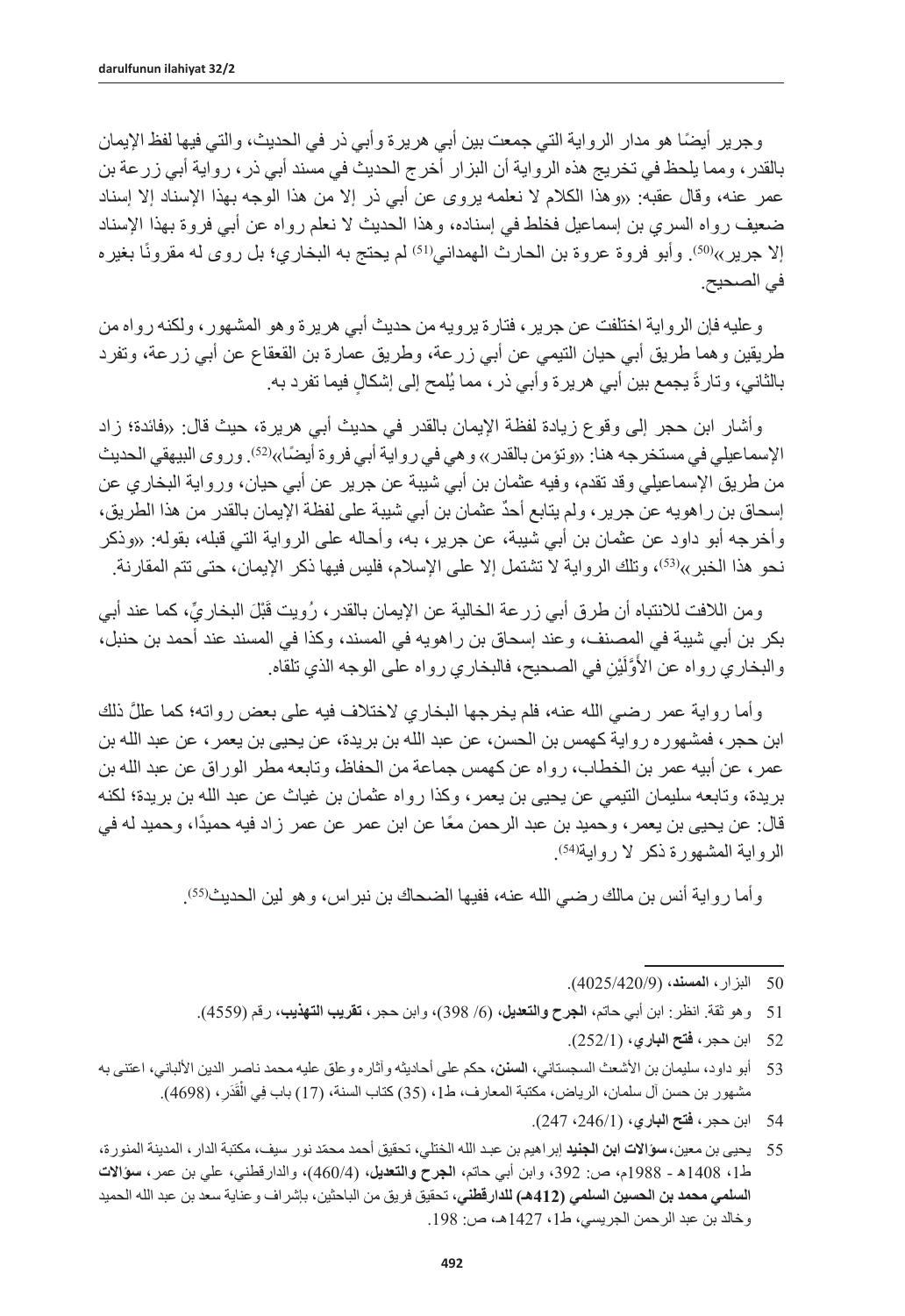وأما رواية جرير البجلي رضي الله عنه ففي إسناده خالد بن يزيد، وهو العمري، ولا يصلح للصحيح(56)، حيث كذبه يحيى بن معين ابو حاتم(57)، وقال البخاري: ذاهب الحديث(58)، وقال ابن حبان: يروى الموضو عات عن الأثبات(59)<sub>.</sub>

وأما رواية ابن عباس، وأبي عامر األشعري رضي الله عنهما فرواها عنهما شهر بن حوشب، وهو كثير الإرسال والأو هام كما تقدم، وليس من رجال البخاري، فهو ليس على شرطه، وحسن ابن حجر إسناديهمالا60).

والروايات الأخرى التي لم يثبت فيها لفظ الإيمان بالقدر من غير حديث أبي هريرة، رواية أبي قلابة ٍ عن عمرو بن عنبسة مرسلة، والثانية عن أبي قالبة، عن رجل، عن أبيه، فيها راو مجهول، وأما رواية أنس بن مالك، فرواها عنه الربيع بن أنس، وهو صدوق له أوهام'<sup>(61</sup>)، وهو كما قال ابن حبان<sub>:</sub> «كل ما في أخباره من المناكير إنما هي من جهة أبي جعفر الرازي»(62)، وهو الراوي عنه في هذا الطريق، والربيع ليس من رجال البخاري.

ُ وهكذا فإن الروايات التي لم يخرجها البخاري لم تسلم أسانيد ٍ ها من خلل ونقد يبعدها عن شرط البخاري في صحيحه، وكذا حديث عمر كما بين ذلك ابن حجر فيما تقدم، وصنيع البخاري في عدم تخريج طرق رواية أبي هريرة رضي الله عنه التي لم يثبت فيها لفظ اإليمان بالقدر إشارة منه إلى ترجيح عدم ثبوت هذا اللفظ من حديث أبي هر بر ة ر ضبي الله عنه، و هو الظاهر من در اسة الأسانيد كما سبق ِ

**المطلب الرابع: عقيدة البخاري في القدر:** 

ً من خالل التخريج السابق لحديث جبريل بناء على رواية البخاري، كان ال بد من تناول عقيدة اإلمام ٌ البخاري في القدر؛ إذ إن اكتفاءه بتخريج الرواية غير المشتملة على لفظ اإليمان بالقدر أمر يستدعي الوقوف عند عقيدته في القدر ، هل يراه مسألةً من مسائل الإيمان، أم هل يعده مسألةً من مسائل العقيدة؟! أم لا ير ي كليهما؟!

االحتمال الثالث يرده كتاب القدر من صحيح البخاري، واألحاديث التي رواها فيه، وكذا تصنيفه المستقل لكتاب خلق أفعال العباد واشتماله على إثبات القدر.

أما الاحتمالان الأولان فللإجابة عليهما لا بد من استعراض كيفية تعامل البخاري مع موضوع القدر، والأحاديث التي جاء فيها من خلال الجامع الصحيح أولًا، ثم من خلال تصانيفه الأخرى.

لم يخرج حديث جبريل المشهور إال من طريق أبي هريرة من الطرق الخالية عن لفظ اإليمان بالقدر، ولم يخرج رواية عمر بن الخطاب وهي األشهر، وقد اعتمد عليها الكثير من الشراح في شروحهم، وفيها زيادة من

- 56 ابن حجر، **فتح الباري،** )247/1(.
- 57 ابن أبي حاتم، **الجرح والتعديل،** )360/3(.
- 58 البخاري، أبو عبد الله، محمد بن إسماعيل،**التاريخ الكبير**، تحقيق هاشم الندوي وآخرون، دار المعارف العثمانية، حيدر أباد،  $. (184/3)$
- 59 ابن حبان، **المجروحين من المحدثين،** محمد البستي، تحقيق محمد بن إنسان فرحات، دار اللؤلؤة، بيروت، 2016م،  $. (285 \cdot 284 / 1)$ 
	- 60 ابن حجر، **فتح الباري،** )247/1(.
	- 61 ابن حجر، **تقريب التهذيب،** رقم )1882(.
	- 62 ابن حبان، محمد البستي، **مشاهير علماء األمصار،** مكتبة ابن الجوزي، الدمام، ص: .203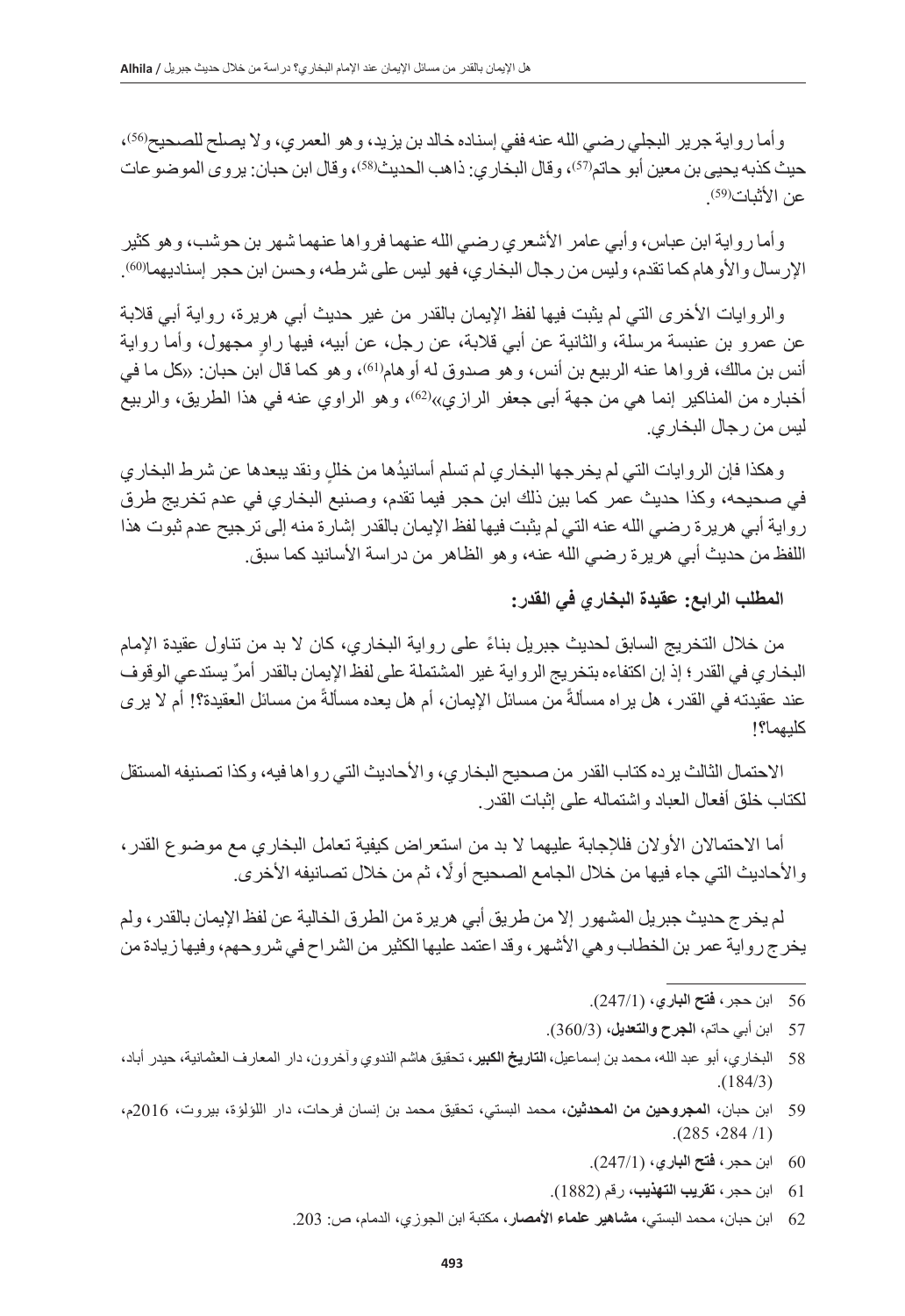حيث سبب اإليراد الذي يتعلق بإثبات القدر، والرد على معبد الجهني الذي كان يتكلم في القدر في ذلك الوقت، وجاء فيه قول ابن عمر قبل أن يروي الحديث عن أبيه: »والذي يحلف به عبد الله بن عمر؛ لو أن ألحدهم مثّل احد ذهبًا فانفقه ما قبل الله منه حتى يؤمن بالقدر ››، و هو أول حديث اسنده مسلّمٌ في الصحيح بعد المقدمة.

والبخاري اجتنبه في صحيحه لأسباب نقدية في إسناده، كما تقدم من إجابة ابن حجر ، و هو الظاهر ، فإنه َّ يرجح أصح الصحيح في جامعه كما هو معلوم، وإن الناظر في صنيع البخاري في جامعه ليجد هذا الجواب غير كاف في نفسه؛ لأمور:

أوًل: في الصحيح مثل هذا االختالف على الرواة الحادث في رواية ابن عمر، عن عمر رضي الله عنهما، وللبخار ي منهجه في التعامل مع مثل هذه الأسانيد في صحيحه، إلى جانب أن الحديث مسندٌ عنده كما ر و اه في «خلق أفعال العباد».

ناتيًا: لم يُشر البخار ي في صحيحه إلى لفظ الإيمان بالقدر في الابواب او في المعلقات، او في المتابعات، كما ً يفعل عند ترجيحه ثبوت لفظٍ من طريقٍ ليس على شرطه(63)، وفي حال وجود الحديث عنده بإسناده كما تقدم ِ

ثالثًا: أخرج البخاري العديد من الأحاديث التي لها علاقة بالإيمان، وبوب عليها ببيان أنها من الإيمان، مثل: باب من اإليمان أن يحب ألخيه ما يحب لنفسه، وباب حب الرسول صلى الله عليه وسلم من اإليمان، وباب من كره أن يعود في الكفر كما يكره أن يلقى في النار من اإليمان، وباب الحياء من اإليمان، وباب الجهاد من اإليمان، ولم يفعل ذلك بالنسبة للقدر.

ً رابعا: احتج البخاري بالرواية المشتملة على لفظ اإليمان بالقدر من رواية أبي هريرة وأبي ذر رضي الله عنهما، في موضع آخر خارج الصحيح، في كتابه خلق أفعال العباد، الذي هو قائم على هذه المسألة، حيث سمَّاه اللالكائي «الرد على القدرية»<sup>(64)</sup>، إلا أن إخراج البخاري لمهذه الرواية كان في إطار إثبات تسمية اإلسالم واإليمان أفعاًل، ولم يخرج لفظ رواية ابن عمر، عن عمر رضي الله عنهما كامًل حتى نقف عليه، فأخرجه من طريق مطر الوراق عن عبد الله بن بريدة عن يحيى بن يعمر، وبدون سبب اإليراد، وهو ثابت في رواية مطر الوراق كما في الرواية عند مسلم، وفيه بعض الاختلاف، كما هو ظاهر من القُدْرِ الذي أخرجه البخاري، وهذا قد ذكره مسلم، حين عطفه على رواية كهمس، فقال: »وساقوا الحديث بمعنى حديث كهمس وإسناده، وفيه بعض زيادة ونقصان أحرف». وحديث مطر أخرجه الطيالسي(65) والبزار(66 في مسنديهما، وثبت عندهما لفظ اإليمان بالقدر.

ومن الالفت للنظر أن البخاري أخرج في خلق أفعال العباد عن موسى بن إسماعيل، عن الضحاك بن نبر اس، عن أنس رضيي الله عنه، عن النبي صلى الله عليه وسلم الحديث بدون لفظ الإيمان بالقدر (67)، وذلك في ظل وجود الرواية المشتملة على اإليمان بالقدر في حديث أنس، فقد أخرجه المروزي من طريق البخاري عن حر مي بن حفص، عن الضحاك بن نبر اس، به(68)، بإثبات لفظ الإبمان بالقدر .

- 63 ً كما توصلت إليه في رسالتي الدكتواره الموسومة بـ «جهود المحدثين في ضبط ألفاظ الحديث، صحيح البخاري أنموذجًا»، والتي متوقع مناقشتها في حزيران 2021م.
- 64 الاللكائي، هبة الله بن الحسن بن منصور الطبري، **شرح أصول اعتقاد أهل السنة والجماعة من الكتاب والسنة وإجماع الصحابة والتابعين ومن بعدهم،** تحقيق أحمد سعد حمدان، الرياض، دار طيبة، ط،2 1411هـ، )539/3(.
	- 65 الطيالسي، **المسند،** )21/24/1(.
	- 66 البزار، **المسند،** )5990/254/2(.
	- 67 البخاري، **خلق أفعال العباد،** )/105/2 200(.
	- 68 الفريابي، **تعظيم قدر الصالة،** )/389/1 381(.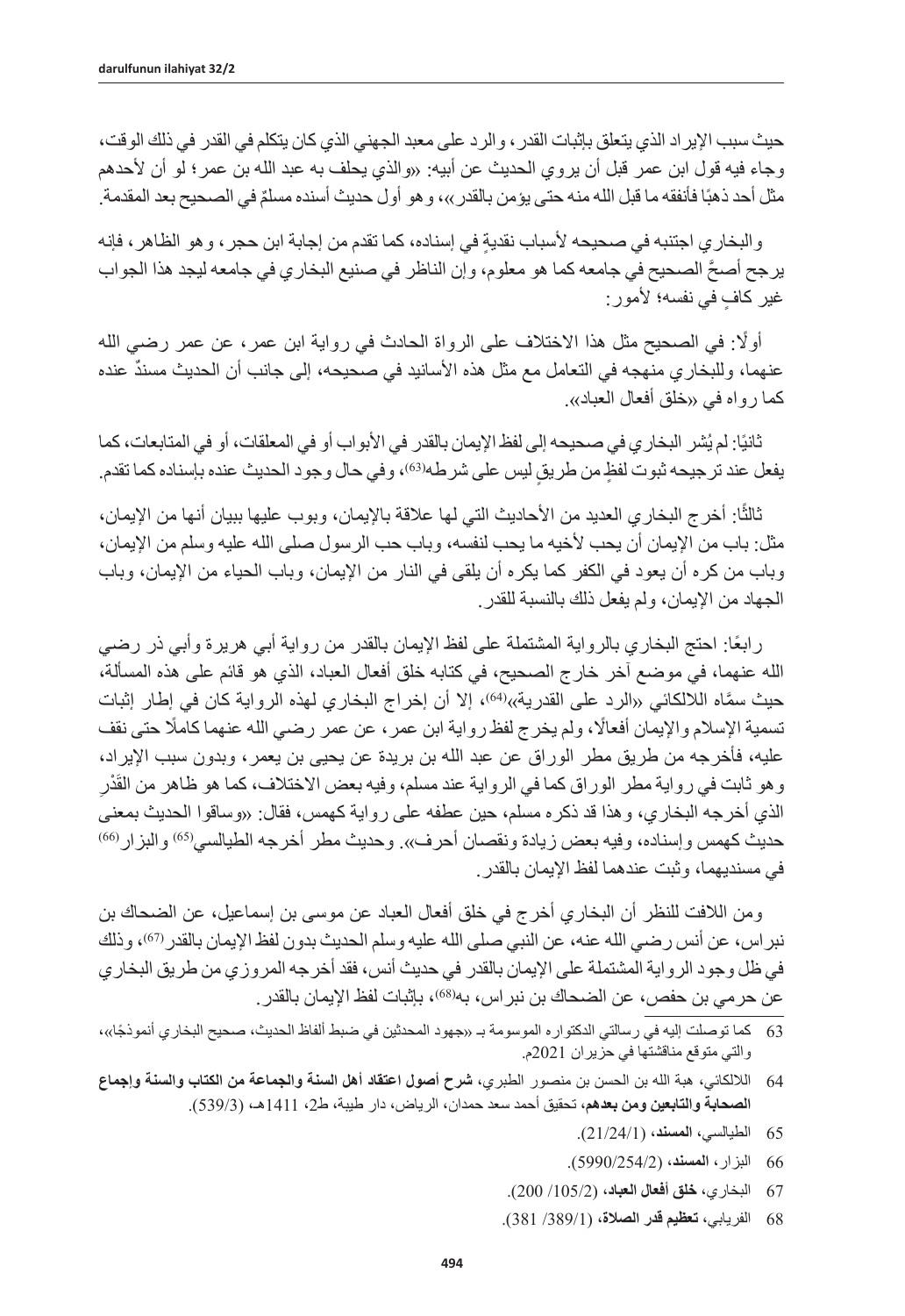وأخرج البخاري حديث أبي ذر وأبي هريرة، في «خلق أفعال العباد»، والذي يشمل إثبات لفظ الإيمان بالقدر (69)<sub>.</sub> والبخاري في كتابه الرد على القدرية كان يسوق الروايات التي تشتمل على القدر للرد على من أنكر ه ـ كما هو مفهومٌ من عنوان الكتاب في الرد على الجهمية التي تنكره، ومما سماه به اللالكائي كما تقدم - وليس إلثبات اإليمان بالقدر، وهذا يفضي إلى الميل إلى ترجيح كفة إثباته القدر كمسألة من مسائل العقيدة.

كما وجعل البخاري كتابًا كاملًا في جامعه سماه كتاب القدر ، وإن لم يروِ فيه حديث جبريل، فساق فيه أحاديث تدل على ثبوت القدر، وليس على اإليمان بالقدر، مثل والحديث الذي رواه عن أبي هريرة قال: قال رَسُولُ اللهِ صَلَّى اللهُ عَلَيْهِ وَسَلَّمَ: «لَا تَسْأَلِ الْمَرْأَةُ طَلَاقَ أُخْتِهَا لِتَسْتَفْرِغُ صَحْفَتَهَا، وَلْتَنْكِحْ فَإِنَّ لَهَا مَا قُدِّرَ ا<br>ا ْ َلَهَا»<sup>(70</sup>)، والحديث الذي رواه عن أبي هريرة عَنِ النَّبِيِّ صِلَّى اللهُ عَلَيْهِ وَسِلَّمَ، قَالَ: «لَا يَأْتِ ابْنَ آدَمَ النَّنْرُ **ٔ** بِشَيْءٍ لَمْ يَكُنْ قَدْ قَدَّرْتُهُ، وَلَكِنْ يُلْقِيهِ الْقَدَرُ، وَقَدْ قَدَّرْتُهُ لَهُ أَسْتَخْرِجُ بِهِ مِنَ الْبَخِيلِ»<sup>(71</sup>). والحديث الذي رواه أبو ِ هريرة عَنِ النَّبِيِّ صَلَّى اللهُ عَلَيْهِ وَسَلَّمَ، قَالَ: احْتَجَّ آدَمُ وَمُوسَى، فَقَالَ لَهُ مُوسَى: يَا آدَمُ أَنْتَ أَبُونَا خَيَّبْتَنَا ۖ وَأَخْرَ جُتَنَا مِنَ الْجَذَّةِ. قَالَ لَهُ آدَمُ: يَا مُوسَى اصْطَفَاكَ اللهُ بِكَلَامِهِ وَخَطَّ لَكَ بِيَدِهِ أَتَلُومُنِي عَلَى أَمْرٍ قَدَّرَهُ اللهُ ֖֖֖֖֖֖֪֪֪ׅ֚֚֚֚֚֚֚֚֚֚֚֚֚֚֚֚֚֚֚֚֚֚֝֟֟֟֓֟֓֞֟֓֞֟֓֞֟֓֞֟֓֞֟֬֝֓֞֟֓֞֬֝֬֝֬֝֬֝֬֝֓֞֝֬֝֬֝֓֞֝֬֝֬֝֝֬֝֝֬֝֝֬֝֝֬֝֬ ؘ<br>ا ا<br>ا عَلَيَّ قَبْلَ أَنْ يَخْلُقَنِي بِأَرْبَعِينَ سَنَةً؟ فَحَجَّ آدَمُ مُوسَى فَحَجَّ آدَمُ مُوسَى ثَلَاثًال $^{(27)}$ . وقد جاء فيها وفي غير ها من ًا ِأ .ً كتاب القدر لفظ القدر صراحة

ً مما يؤيد أنه يرى القدر أمرا من أمور العقيدة، وليس من أمور اإليمان. ومن جهة أخرى فهذا دليل على وجود الروايات التي تشتمل على لفظ الإيمان بالقدر عنده مسندةً، ولكن لما كان الجامع الصحيح يشمل على أعلى درجات الصحة، ولما كانت الروايات الأخرى للحديث المشتملة على لفظ الإيمان بالقدر، تنزل عن هذه الدرجات، وقد تقدم الكالم في أسانيدها، عزف عن إخراجها في الصحيح، وهناك سبب آخر يلوح من خالل صنيعه هذا، فلعل البخاري لم يُرد توسيع دائرة الخالف بين أهل الحديث والقدرية في صحيحه خاصة مع ذيوع هذه المسألة في عصره.

وإن الثابت من رواية أبي هريرة عدم إثبات الإيمان بالقدر في الحديث، وهي الرواية الأقوى من جهة اإلسناد، السبب الذي أدى إلى ترجيحها في الصحيح، على األرجح من خالل ما هو معروف من صنيع البخاري.

وليس من الصواب تضعيف الرواية عن صحابي آخر لعدم ثبوت لفظة في حديثه وثبوتها في حديث الصـحابي الآخر ، فلم تكن لفظة الإيمان بالقدر مقحمة في الحديث من قبل الرواة كما قال سليمان أتش(73)، وعمر أيدن(74)<sub>.</sub>

والأمر ليس كما قال بكر ططلي – بعد جهدٍ كبيرٍ بذله في تخريج الروايات- من أن الرواية التي لم يرد ُ فيها لفظة اإليمان بالقدر قد رويت ناقصة وأنها في عداد الروايات الضعيفة، ووصفها في بعض المواضع بالشاذة بحجة مخالفة المحفوظ(75)<sub>.</sub>

- 69 الفريابي، **خلق أفعال العباد،** )/103/2 198(.
- 70 البخاري، **الصحيح،** رقم )،6600 6601(.
	- 71 البخاري، **الصحيح،** رقم )6609(.
	- 72 البخاري، **الصحيح،** رقم )6614(.
- 73 كتب ذلك في زاويتين في صحيفة الوطن تحت إطار الشبهات في حديث جبريل، بتاريخ 1 تشرين الثاني، 2010م.

Aydın, Ömer, **KUR'AN IŞIĞINDA KADER VE ÖZGÜRLÜK,** Beyan Yayınları, İstanbul, 74 1998.

**HADÎS TEKNİĞİ AÇISINDAN CİBRÎL HADÎSİ ve İSLÂM DÜŞÜNCESİNE** 75 **YANSIMALARI,** s.79, 83, 96, 257.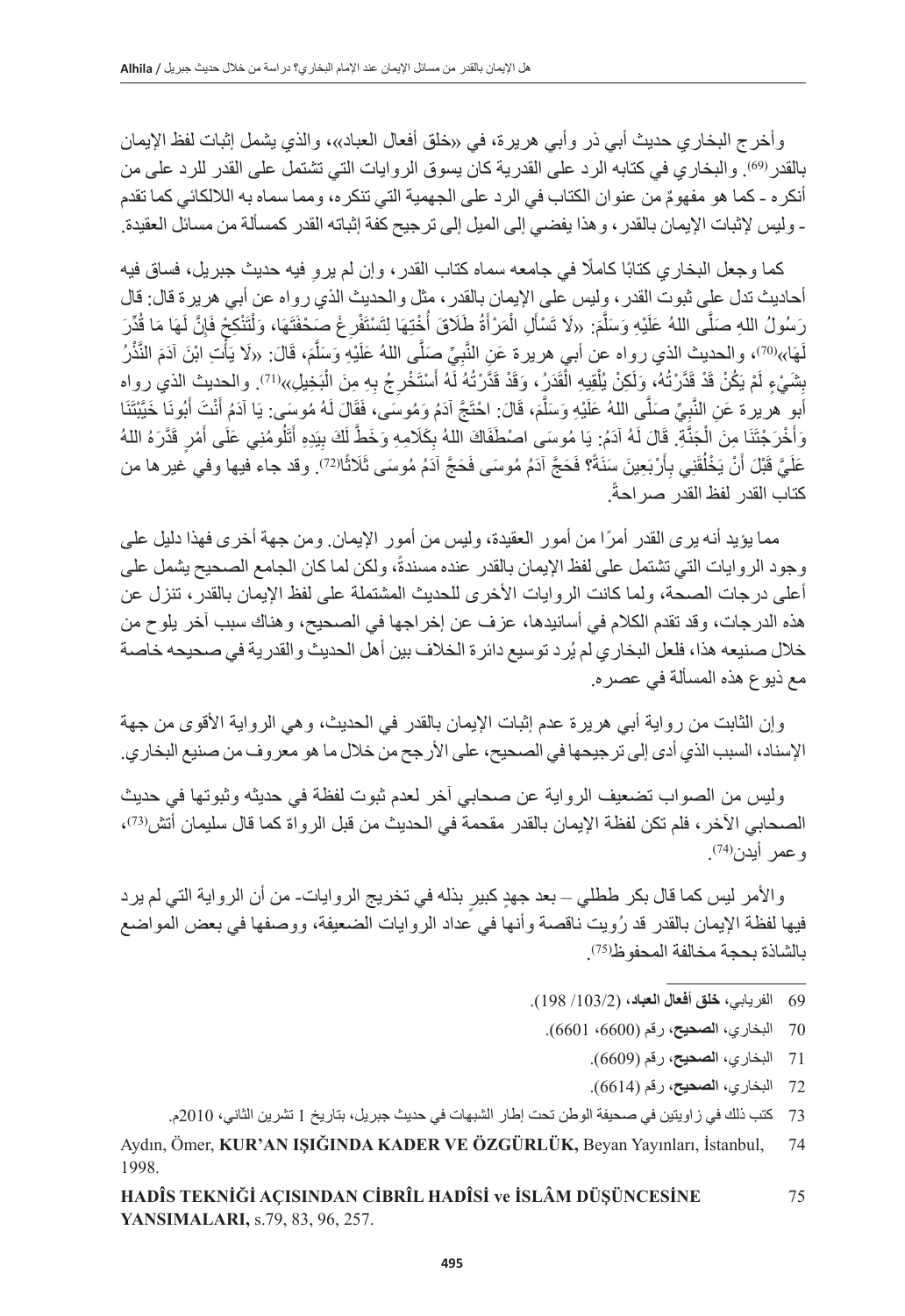وإن هذا القول فيه إشارة إلى عدم محافظة البخاري على لفظ الحديث الأصلي وروايته للرواية الناقصة ً والتي تفتقر إلى لفظة مهمة تقوم عليها مسألة مهمة من مسائل العقيدة، وبكر ططلي وإن نحى منحى ً جيدا في الرد على من يقول إن لفظة الإيمان بالقدر مقحمةٌ في الحديث، من جهة جمع الطرق ودراسة الأسانيد، إال أن عمله افتقر إلى مقارنة الروايات في حال تعارضها عن الصحابي الواحد أو غيره، في رواية أبي هريرة رضيي الله عنه، وكذا النظر في حال الأسانيد، والترجيح بين الطرق عند الاختلاف، ومعرفة منهج المصنف في إخراج الأحاديث وانتخابها في كتابه، رغم وجودها عنده مسندة.

ٍ وإن ظهور أكثر من سبب للترجيح في هذه المسألة عند البخاري، مرجعه إلى أن تعليل النفي أصعب من تعليل اإلثبات، فهذه اجتهادات في ترجيح الحكم على صنيع البخاري في الصحيح، وخارجه في كتبه التي ال يتعامل معها بناء على شرط الصحيح، وإن عدم تناول العلماء والشراح السابقين – فيما وقفت عليه- لعدم رواية البخاري ذلك، إلشارة إلى عدم وقوع إشكال في ذلك.

**النتائج** 

- .1 إن الثابت من رواية أبي هريرة رضي الله عنه عدم روايته للفظ اإليمان بالقدر.
- .2 عدم إخراج البخاري للروايات التي ثبت فيها لفظ اإليمان بالقدر، سواء من رواية أبي هريرة، أو من رواية الصحابة الآخرين راجعٌ إلى إشكال في أسانيدها، وعدم وصولها إلى أعلى شرط الصحيح.
- .3 محافظة البخاري على اللفظ الثابت عن الصحابي إذا روى من طريقه، وعدم إقحامه أي لفظ وإن كان ثابتًا من روايات الصحابة الأخرين في الحديث.
- .4 اعتقاد البخاري أن القدر مسألة مستقلة من مسائل العقيدة، أما اعتقاده أن اإليمان بالقدر أحد مسائل اإليمان فغير مجزوم بتعليله.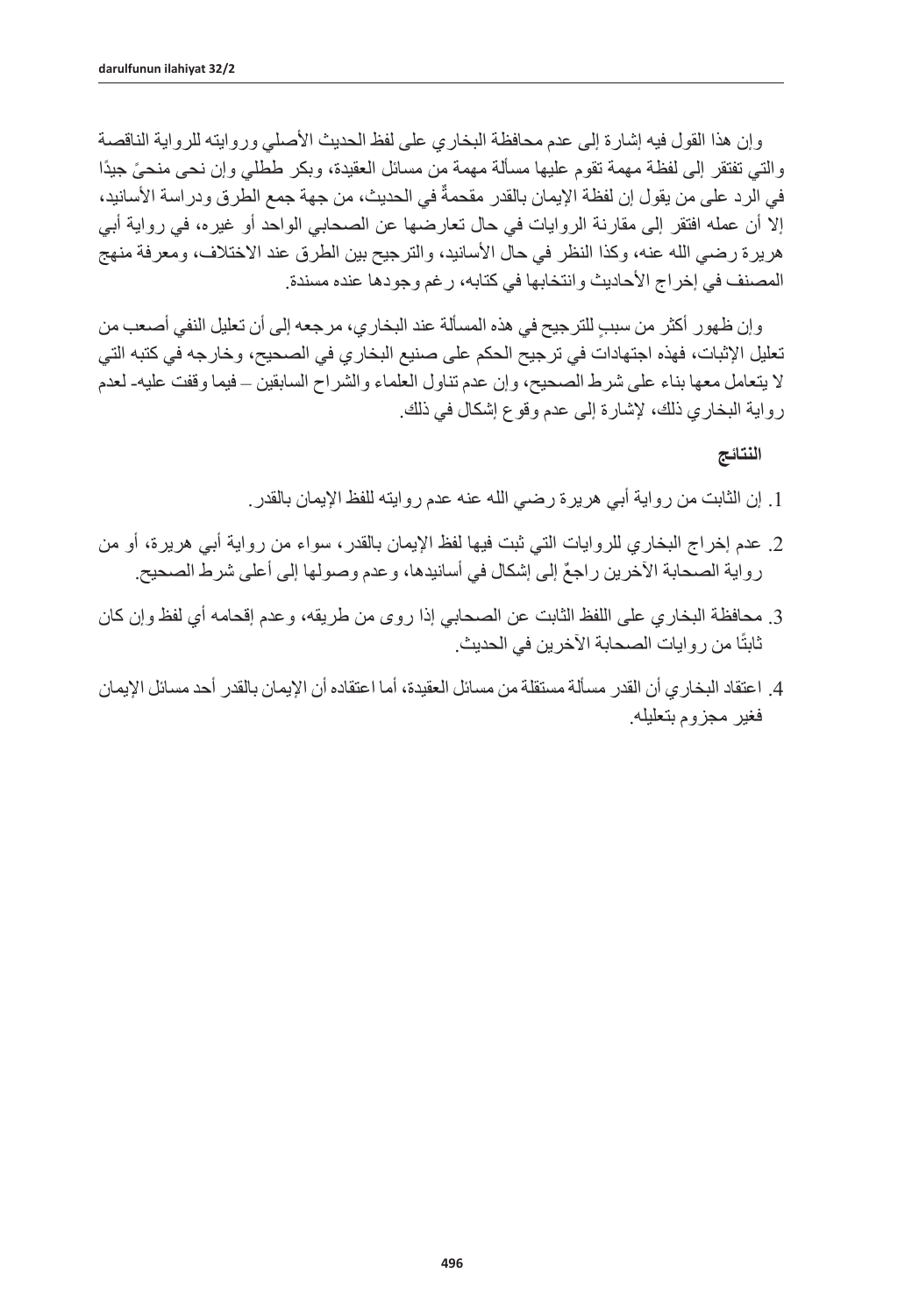

**المالحق**

**شجرة إسناد الحديث**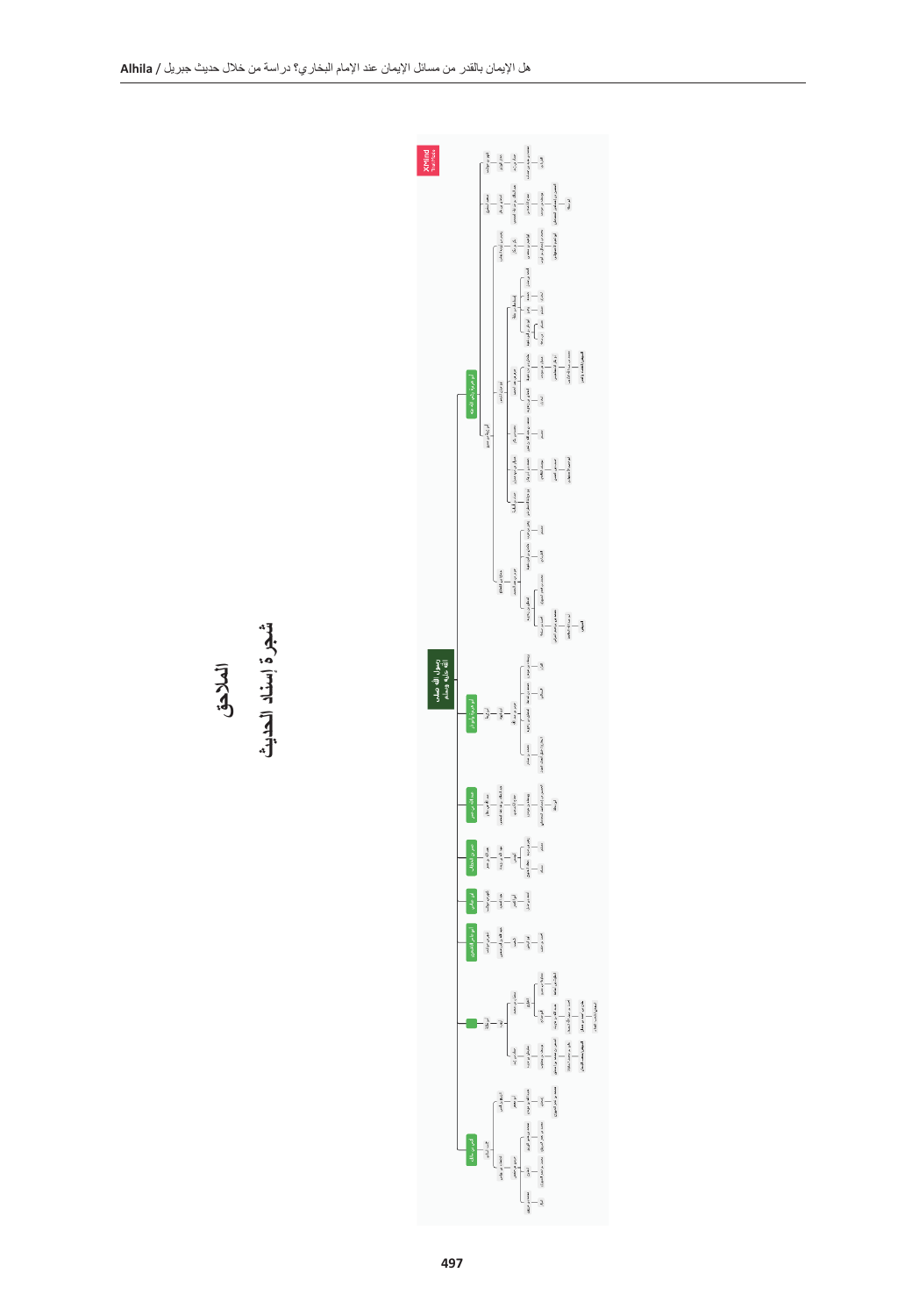#### **المصادر والمراجع:**

- ابن أبي حاتم، عبد الرحمن بن محمد الرازي، **الجرح والتعديل،** بيروت، دار إحياء التراث العربي، 1372هـ 1952م.
- ابن أبي شيبة، أبو بكر، عبد الله بن محمد العبسي )ت235هـ(، **المصنف،** تحقيق محمد عوامة، شركة دار القبلة، مؤسسة علوم القرآن، جدة، سوريا، ط،1 1427هـ، 2006م.
- ابن بطة، عبيد الله بن محمد العكبري، **اإلبانة عن شريعة الفرقة الناجية، ومجانبة الفرق المذمومة،** تحقيق رضا بن نعسان معطي، الرياض، دار الراية، ط،2 1415هـ - 1994ه.
	- ابن حبان، **المجروحين من المحدثين،** محمد البستي، تحقيق محمد بن إنسان فرحات، دار اللؤلؤة، بيروت، 2016م.
		- ابن حبان، محمد البستي، **مشاهير علماء األمصار،** مكتبة ابن الجوزي، الدمام.
- ابن حجر، أحمد بن علي العسقالني، **النكت على صحيح البخاري** َّ ، تحقيق هشام بن علي السِعيدني، ونادر مصطفى محمود، القاهرة، المكتبة اإلسالمية، ط،1 1426هـ - 2005م.
	- ابن حجر، أحمد بن علي العسقالني، **تقريب التهذيب،** تحقيق محمد عوامة، حلب، دار الرشيد، ط،3 1411هـ 1991م.
- ابن حجر، أحمد بن علي العسقالني، **فتح الباري بشرح صحيح البخاري،** تحقيق عادل مرشد، وأحمد برهوم، بإشراف الشيخ شعيب األرنؤوط، دمشق، الحجاز، الرسالة العالمية، ط،1 1434هـ - 2013م.
- ابن راهويه، إسحاق بن إبراهيم بن مخلد الحنظلي، **مسند إسحاق بن راهويه**، تحقيق عبد الغفور بن عبد الحق البلوشي، المدينة المنورة، مكتبة اإليمان، ط،1 1412 – .1991
- ابن رجب، عبد الرحمن بن أحمد بن الحسن الحنبلي**، جامع العلوم والحكم في شرح خمسين حديثا من جوامع الكلم**، تحقيق شعيب الأرناؤوط، إبراهيم باجس، بيروت مؤسسة الرسالة، ط7، 1422هـ - 2001م.
	- ابن سعد، محمد الزهري، **الطبقات الكبير،** تحقيق علي محمد عمر، مكتبة الخانجي، القاهرة، 1421هـ -2001م.
- ابن فارس، أحمد بن فارس بن زكريا **معجم مقاييس اللغة**، تحقيق عبد السالم محمد هارون، دار الفكر، بيروت، 1399هـ، 1979م. ابن قيم الجوزية، محمد بن أبي بكر الحنبلي، **شفاء العليل في مسائل القضاء والقدر والحكمة والتعليل**، تصحيح محمد بدر الدين أبو فراس النعساني الحلبي، مكتبة الرياض الحديثة، الرياض.
- ابن ماجه، محمد بن يزيد القزويني، **سنن ابن ماجه**، حكم على أحاديثه وآثاره وعلق عليه محمد ناصر الدين األلباني، اعتنى به مشهور بن حسن آل سلمان، الرياض، مكتبة المعارف، ط.1
- ابن منده، محمد بن إسحاق بن يحيى العبدي، الإ**يمان**، تحقيق علي بن محمد بن ناصر الفقيهي، بيروت، مؤسسة الرسالة، ط2، 1406هـ. ابن منظور، محمد بن كرم بن منظور، **لسان العرب**، دار المعارف، القاهرة.
- أبو داود، سليمان بن األشعث السجستاني، **السنن،** حكم على أحاديثه وآثاره وعلق عليه محمد ناصر الدين األلباني، اعتنى به مشهور بن حسن آل سلمان، الرياض، مكتبة المعارف، ط.1
- أبو عوانة، يعقوب بن إسحاق اإلسفرائيني، **مسند أبي عوانة** تحقيق أيمن عارف الدمشقي، بيروت، دار المعرفة، ط،1 1419هـ - 1998م.
- أبو نعيم، أحمد بن عبد الله بن أحمد بن إسحاق األصبهاني، **المسند المستخرج على صحيح اإلمام مسلم،** تحقيق محمد حسن محمد حسن إسماعيل الشافعي، بيروت، دار الكتب العلمية، ط،1 1417هـ - 1996م.
- أحمد بن حنبل، ابن محمد الشيباني، **العلل ومعرفة الرجال،** تحقيق وصي الله عباس، الرياض، دار الخاني، ط،2 1422هـ 2001م. البخاري، أبو عبد الله، محمد بن إسماعيل،**التاريخ الكبير**، تحقيق هاشم الندوي وآخرون، دار المعارف العثمانية، حيدر أباد.
- البخاري، أبو عبد الله، محمد بن إسماعيل، **صحيح البخاري**، باعتماد النسخة السلطانية، ترقيم وتبويب وفقًا للمعجم المفهرس وتحفة الأشراف محمد نزار تميم، وهيثم نزار تميم، بيروت، دار الأرقم بن أبي الأرقم.
- البخاري، محمد بن إسماعيل، **خلق أفعال العباد والرد على الجهمية وأصحاب التعطيل**، تحقيق فهد بن سليمان الفهيد، الرياض، دار أطلس الخضراء، ط،1 1425هـ - 2005م.
- البزار، أحمد بن عمرو **البحر الزخار المعروف بمسند البزار**، تحقيق عادل بن سعد، المدينة المنورة، مكتبة العلوم والحكم، ط،1 1427هـ - 2006م.
- البيهقي، أبو بكر أحمد بن الحسين، **القضاء والقدر،** تحقيق صالح الدين بن عباس شكر، الرياض، مكتبة الرشد، ط،1 1426هـ 2005م. البيهقي، أبو بكر أحمد بن الحسين، **شعب اإليمان**، تحقيق محمد السعيد بسيوني زغلول، بيروت، دار الكتب العلمية، 1410هـ.
- البيهقي، أحمد بن الحسين، **السنن الكبير،** تحقيق عبد الله بن عبد المحسن التركي، الجيزة، مركز هجر للبحوث والدراسات العربية واإلسالمية، ط،1 1432 هـ - 2011 م.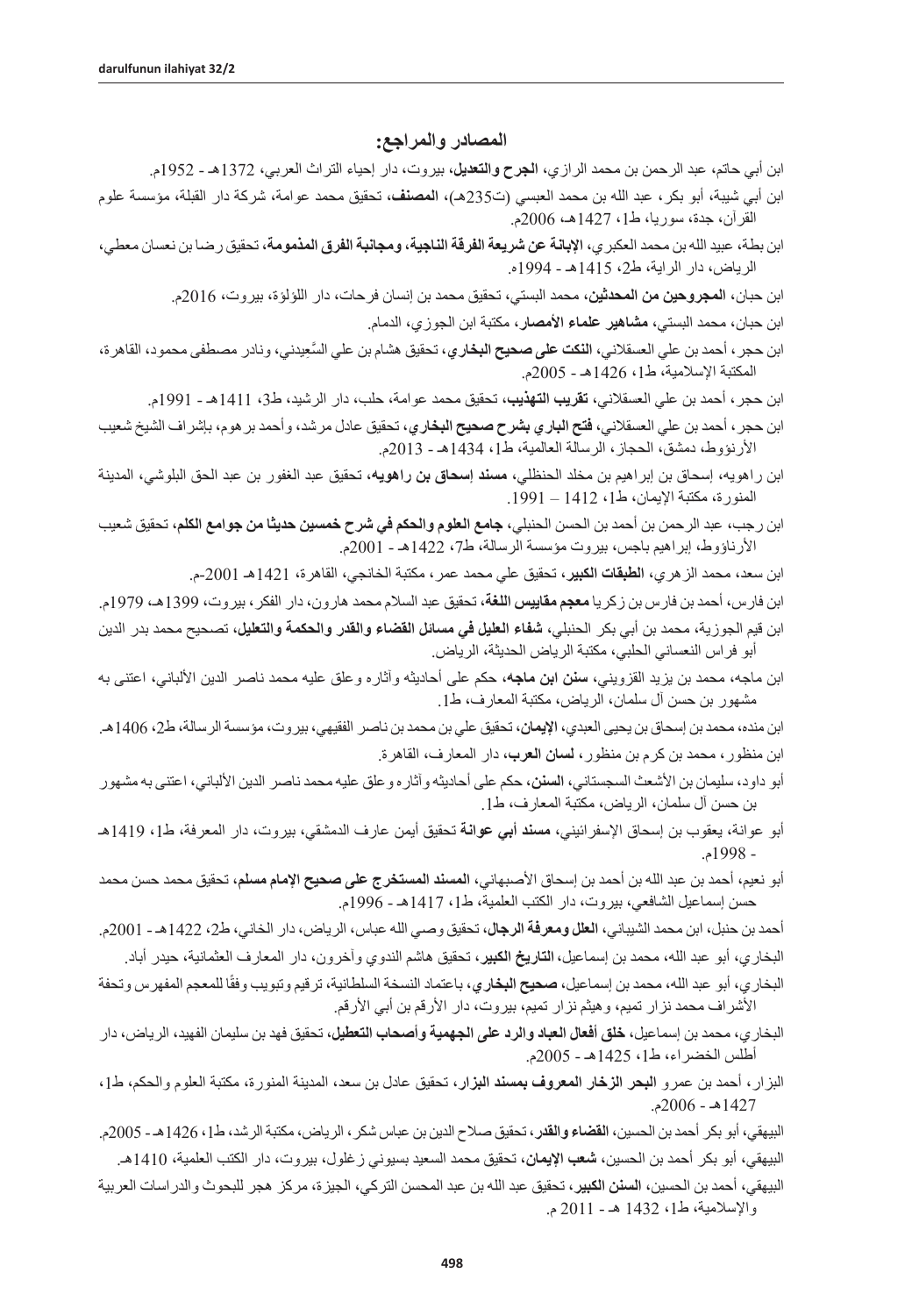الجوهري، **إ**سماعيل بن حماد الجوهري **الصحاح؛ تاج اللغة وصحاح العربية:** دار العلم للماليين، بيروت، الطبعة الرابعة، 1990م. الخطيب البغدادي، أحمد بن علي، **تاريخ مدينة السالم،** تحقيق بشار عواد معروف، بيروت، دار الغرب اإلسالمي، 1422هـ - 2001م. الدارقطني، أبو الحسن، علي بن عمر، **العلل الواردة في األحاديث النبوية،** تحقيق محفوظ الرحمن السلفي، الرياض، دار طيبة، 1985ه - 1405هـ.

- الدارقطني، علي بن عمر، **سؤاالت السلمي محمد بن الحسين السلمي )412هـ( للدارقطني،** تحقيق فريق من الباحثين، بإشراف وعناية سعد بن عبد الله الحميد وخالد بن عبد الرحمن الجريسي، الرياض، ط،1 1427ه.
- الطيبي، شرف الدين الحسين بن عبد الله، **فتوح الغيب في الكشف عن قناع الريب**، دبي، تحقيق بإشراف محمد عبد الرحيم سلطان العلماء، جائزة دبي الدولية للقرآن الكريم، ط،1 1434هـ - 2013م.
- العقيلي، محمد بن عمرو، **الضعفاء الكبير،** تحقيق حمدي السلفي، الرياض، دار الصميعي، ط،1 1420هـ 2000م. وتحقيق عبد المعطي أمين قلعجي، بيروت، دار الكتب العلمية، ط،1 1404هـ - 1984م. وتحقيق مازن السرساوي، القاهرة، منية سمنود، دار مجد الإسلام، مكتبة دار ابن عباس، ط1، 1429هـ - 2008م، والمخطوط (ق247)، الظاهرية رقم: 1153، حديث 362.
- الفِرْيابِي، أبو بكر جعفر بن محمد بن الحسن **كتاب القدر،** تحقيق عبد الله بن حمد المنصور ، الرياض، أضواء السلف، ط1، 1418 هـ - 1997م.
- الاللكائي، هبة الله بن الحسن بن منصور الطبري، **شرح أصول اعتقاد أهل السنة والجماعة من الكتاب والسنة وإجماع الصحابة والتابعين ومن بعدهم،** تحقيق أحمد سعد حمدان، الرياض، دار طيبة، ط2، 1411هـ.
- المحمود، عبد الرحمن بن صالح، **القضاء والقدر في ضوء الكتاب والسنة ومذاهب الناس فيه،** دار الوطن، الرياض، ط،2 1418هـ، 1997م.
- المروزي، أبو عبد الله محمد بن نصر بن الحجاج، **تعظيم قدر الصالة،** تحقيق عبد الرحمن عبد الجبار الفريوائي، المدينة المنورة، مكتبة الدار، ط،1 1406هـ.
- المزي أبو الحجاج يوسف بن الزكي )ت742هـ(، **تهذيب الكمال**، تحقيق بشار عواد معروف، مؤسسة الرسالة، ط،1 1403هـ \_ 1983م، )/24 522(.
- مسلم، ابن الحجاج القشيري النيسابوري، **صحيح مسلم،** تحقيق محمد فؤاد عبد الباقي، دار إحياء التراث العربي، ط،1 1374هـ - 1991م.
- النسائي، أحمد بن شعيب، **سنن النسائي**، حكم على أحاديثه وآثاره وعلق عليه محمد ناصر الدين األلباني، اعتنى به مشهور بن حسن آل سلمان، الرياض، مكتبة المعارف، ط.1
- الهيثمي، أبو الحسن علي بن أبي بكر**، بغية الباحث عن زوائد مسند الحارث**، تحقيق حسين أحمد صالح الباكري، المدينة المنورة، الجامعة اإلسالمية، ط،1 1413هـ - 1992م.
- يحيى بن معين، ا**لتاريخ** رواية العباس بن محمّد الدُّوريّ، تحقيق، الدكتور أحمد محمد سيف، مكة المكرمة، مركز البحث العلمي بجامعة أم القرى، 1399هـ.
- يحيى بن معين،**سؤاالت ابن الجنيد** إبراهيم بن عبـد الله الختلي، **يحيى بن معيـن،** ّ تحقيق أحمد محمد نور سيف، مكتبة الدار، المدينة المنورة، ط،1 1408ه - 1988م.

Aydın, Ömer, **KUR'AN IŞIĞINDA KADER VE ÖZGÜRLÜK,** Beyan Yayınları, İstanbul, 1998. Tatlı, Bekir, **Hadis Tekniği Açısından Cibrîl Hadisi** ve İslâm Düşüncesi'ne Yansımaları (Doktora .45

Tezi), Dnş. Doç. Dr. Bünyamin Erul, Ankara Üni. SBE., Ankara 2005.

**Hakem Değerlendirmesi:** Dış bağımsız.

**Çıkar Çatışması:** Yazar çıkar çatışması bildirmemiştir.

**Finansal Destek:** Yazar bu çalışma için finansal destek almadığını beyan etmiştir.

**Peer-review:** Externally peer-reviewed.

**Conflict of Interest:** The author has no conflict of interest to declare.

**Grant Support:** The author declared that this study has received no financial support.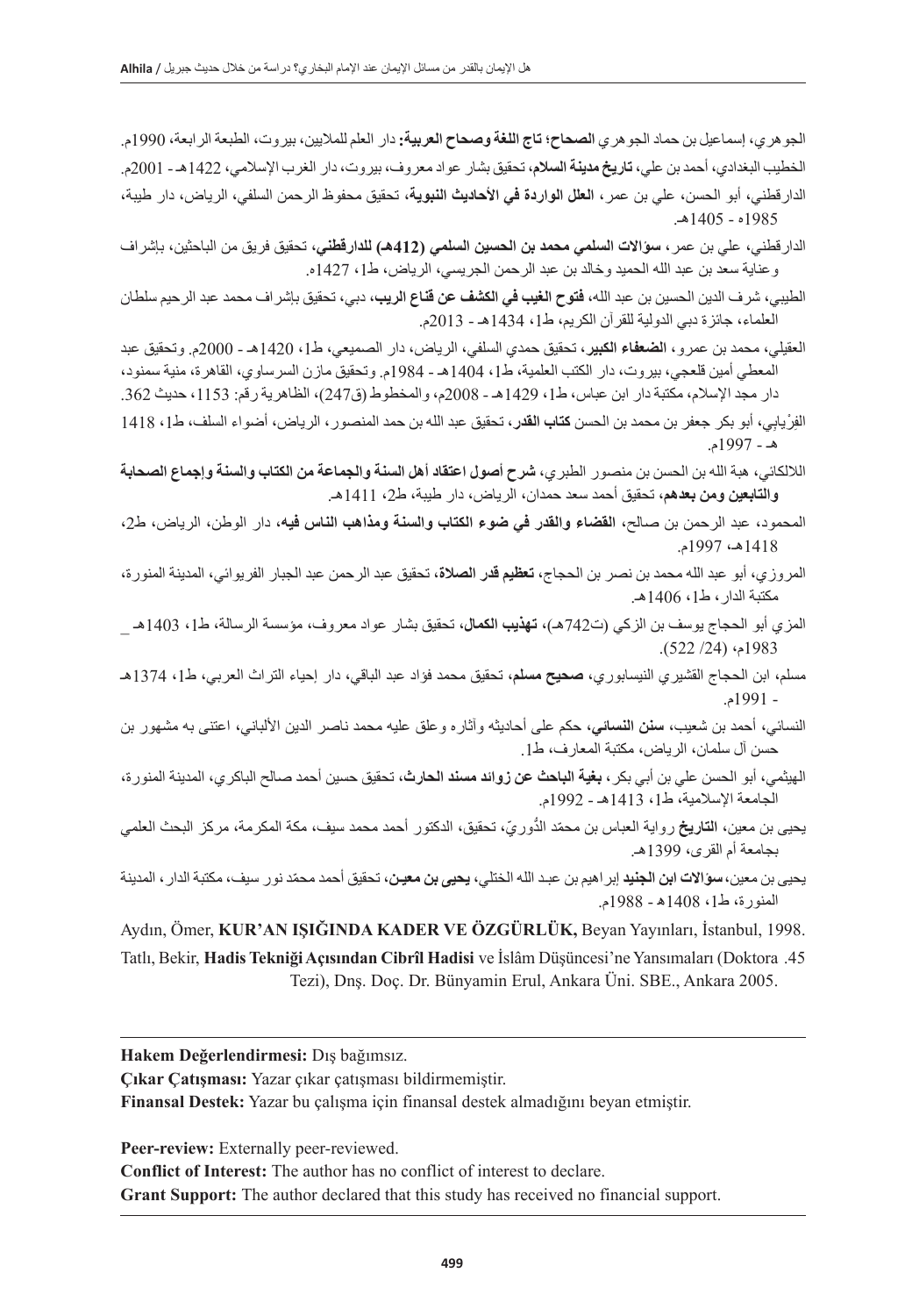### **Kaynakça/References**

Ahmed b. Hanbel: **el-'İlel ve Ma'rifetü'r-Ricâl**, Thk. Vasiyullah Abbâs, 2. Baskı, Riyad, Dârü'l-Hanî,1422/2001.

### **Aydın, Ömer, KUR'AN IŞIĞINDA KADER VE ÖZGÜRLÜK, Beyan Yayınları, İstanbul, 1998.**

- Beyhakî, Ahmed b. el-Hüseyn: **el-Kadâ ve'l-kader**, thk. Selahaddin b. Abbâs Şükr. 1. Baskı, Riyad: MektebetüR-Rüşd.
- Beyhakî, Ahmed b. el-Hüseyn: **es-Sünenü'l-Kebir**, Thk. Abdullah b. Abdulmuhsin et-Türkî, 1. Baskı, Kahire, Merkezu Hecr li'l-Buhus ve'd-Dirasati'l-Arabiyye ve'l-İslamiyye,1432/2011.
- Beyhakî, Ahmed b. el-Hüseyn: **Şu'abü'l-Îmân**, Thk. Muhtâr Ahmed en-Nedvî, 1. Baskı, Bombay, ed-Dârü's-Selefiyye, 1423/2003.
- Bezzâr, Ahmed b. Amr: **el-Bahru'z-Zehhâr (Müsnedü'l-Bezzâr)**, Thk. Âdil b. Sa'd, 1. Baskı, Medine, Mektebetü'l-Ulum ve'l-Hikem, 1427/2006.
- Buhârî, Muhammed b. İsmâîl: **et-Târîhu'l-Evsat**, Thk. Muhammed b. İbrâhîm el-Lahîdân, 1. Baskı, Riyad, Dârü's-Sumay'î, 1418/1998.
- Buhârî, Muhammed b. İsmâîl: **Halku Ef'âli'l-'İbâd ve'r-Red 'ale'l-Vehmiyye ve Ashâbi't-Ta'tîl**, Thk. Fehd b. Süleyman el-Füheyd, 1. Baskı, Riyad, Dımaşk, Dârü Atlasi'l-Hadrâ,1425/2005.
- Buhârî, Muhammed b. İsmâîl: **Sahîhu'l-Buhârî**, terkim ve tebvib Muhammed Nizâr Tamîm, Heysem Nizâr Tamîm, Dârü'l-Erkam b. Ebi'l-Erkam, Beyrut, t.y.
- Cevherî, Ebû Nasr İsmâîl b. Hammâd: **es-Sıhâh: Tâcü'l-Lüga ve Sıhâhu'l-'Arabiyye**, 4. Baskı, Beyrut, Dârü'l-İlm li'l-Melayin, 1990.
- Dârekutnî, Ali b. Ömer: **el-'İlelü'l-Vâride fi'l-Ehâdîsi'n-Nebeviyye**, Thk. Mahfûzurrahman Zeynüddîn es-Selefî, 1. Baskı, Riyad, Daru Taybe, 1405/1985.
- Dârekutnî, Ali b. Ömer: **Suâlâtu's- Sülemî li'd-Dârekutnî,** Thk. Komisyon, byy 1427.
- Ebû Avâne, Ya'kûb b. İshâk el-İsferâînî: **Müsnedü Ebî Avâne**, Thk. Eymen Arif ed-Dımaşkî, 1. Baskı, Beyrut, Dârü'l-Ma'rife, 1419/1998.
- Ebû Dâvûd, Süleyman b. Eş'as es-Sicistânî: **Sünenü Ebî Dâvûd**, Thk. Nâsıruddîn el-Elbânî, 1. Baskı, Riyad, t.y.
- Ebû Nu'aym el-Isfahânî, Ahmed b. Abdullah: **el-Müsnedü'l-Müstahrec 'alâ Sahîhi'l-İmâm Müslim**, Thk. Muhammed Hasan Muhammed Hasan İsmâîl eş-Şâfiî, 1. Baskı, Beyrut, Dârü'l-Kütübi'l-'İlmiyye, 1417/1996.
- el-Mahmud, Abdurrahman b. Salih: **el-Kadâ ve'l-kader fî ḍavʾi'lkitap ve esSünne**, 2. Baskı, Riyad, Darü'l-Vatan, 1418/1997.
- Firyâbî, Ca'fer b. Muhammed b. el-Hasen, **Kitabül Kader,** Thk. Abdullah b. Hamed el-Mansûr, 1. Baskı, Riyad, Edvâu's-Selef, 1418/1997.
- Hatîb el-Bağdâdî, Ahmed b. Ali: **Târîhu Medîneti's-Selâm ve Ahbâru Muhaddisîhâ ve Zikrü Kuttânihâ'l-'Ulemâ min Gayri Ehlihâ ve Vâridîhâ (Târîhu Bağdâd)**, Thk. Beşşâr 'Avvâd Ma'rûf, Beyrut, Dârü'l-Garbi'l-İslâmî, 1422/2001.
- Heysemî, Ali b. Ebî Bekr: **Buğyetü'l-Bâhis 'an Zevâidi Müsnedi'l-Hâris**, Thk. Hüseyin Ahmed Sâlih el-Bâkirî, Medine, Merkezü hidmeti's-sünneti ve's-sîreti bi'l-Câmiati'l-İslâmiyye, 1413/1992.
- İbn Batta, Muhibbüddin Abdullah b. Hüseyin b. Abdullah Ukberi**: el-İbane an şeriati'l-firkati'nnaciye ve mücanebeti'l-fıraki'l-mezmume,** y.y., t.y.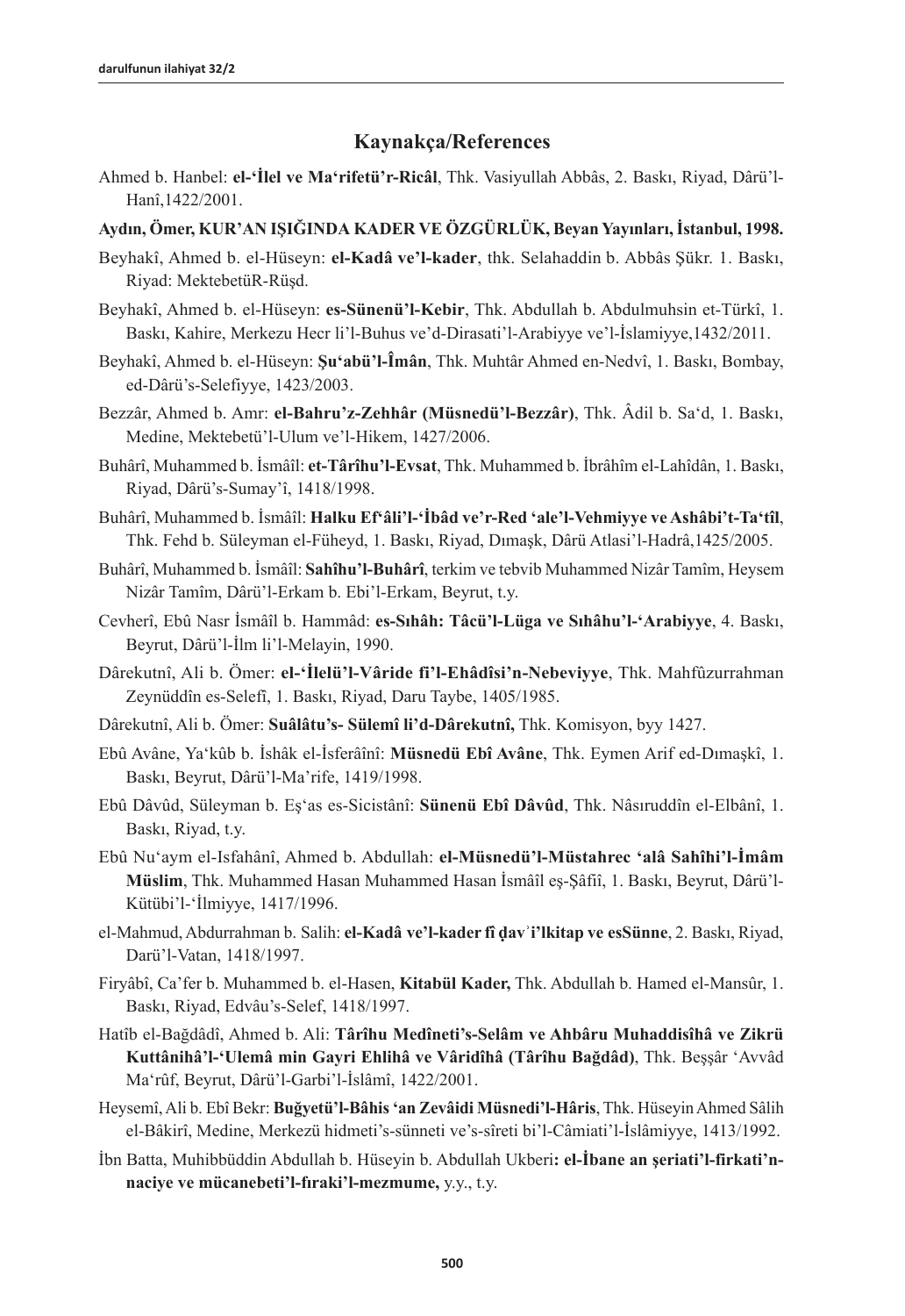- İbn Ebî Hâtim er-Râzî, Abdurrahman b. Muhammed: **el-Cerh ve't-ta'dil,** Haydarabad, Dâiretü'l-Maârifi'l-Osmaniyye, Beyrut, Mektebetü Dâri İhyâi't-Türâs, y.y., t.y.
- İbn Ebî Şeybe, Abdullah b. Muhammed el-'Absî: **el-Musannef**, Thk. Muhammed Avvâme, 1. Baskı, Cüdde, Suriye, Dârü'l-Kıble & Müessesetü Ulûmi'l-Kur'an, 1427/2006.
- İbn Fâris, Ebu'l-Huseyn Ahmed b. Fâris b. Zekeriyyâ: **Mu'cemu Mekayisi'l-Luga,** Thk, abdusselam Muhammed lbn Harun, Beyrut, Dârü'l-Fikir, 1979/1399.
- İbn Hacer, Ahmed b. Ali b. Muhammed el-Askalânî: **en-Nüket 'alâ Sahîhi'l-Buhârî (et-Tecrîd 'ale't-Tenkîh ile birlikte)**, Thk. Ebu'l-Velîd Hişâm b. Ali es-Sa'dînî, Ebû Temîm Nâdir Mustafa Mahmûd, 1. Baskı, Kahire, el-Mektebetü'l-İslâmiyye, 1426/2005.
- İbn Hacer, Ahmed b. Ali b. Muhammed el-Askalânî: **Fethü'l-Bârî bi-Şerhi Sahîhi'l-Buhârî**, Thk. Âdil Mürşid, Ahmed Berhûm, 1. Baskı, Dımaşk, Darü'r-Risaleti'l-Alemiyye, 1434/2013.
- İbn Hacer, Ahmed b. Ali b. Muhammed el-Askalânî: **Takrîbü't-Tehzîb**, Thk. Muhammed Avvâme, 3. Baskı, Halap, Dârü'r-Reşid,1411/1991.
- İbn Hibbân, Muhammed b. Hibbân el-Bustî: **el-Mecrûhîn mine'l-Muhaddisîn,** Thk. Muhammed b. İnsân Ferhât, Beyrut, Dârü'l-Lü'lüe, 2016.
- İbn Hibbân, Muhammed b. Hibbân el-Bustî: **Meşâhîru 'Ulemâi'l-Emsâr**, Dammam, Mektebetü'l-Cevzî, t.y.
- İbn Kayyim el-Cevziyye, Muhammed b. Ebî Bekr**: Şifaü'l-alil fî mesaili'l-kaza ve'l-kader ve'l-hikme ve't-ta'lil.** tsh. Muhammed Bedreddin Ebû Firas en-Na'sani, -Riyad, Mektebetü'r-Riyad-el-Hadise.
- İbn Ma'în, Ebû Zekeriyyâ Yahyâ: **Târîhu İbn Ma'în (Rivâyetu't-Devrî)**, Thk. Ahmed Muhammed Nûr Seyf, 1. Baskı, Mekke, Merkezü'l-Bahsi'l-İlmi ve İhyai't-Türasi'l-İslami, 1399/1979.
- İbn Mâce, Muhammed b. Yezîd el-Kazvînî: **Sünenü İbn Mâce**, Thk. Nâsıruddîn el-Elbânî, 1. Baskı, Riyad, t.y.
- İbn Manzûr, Muhammed b. Kerem: **Lisânü'l-'Arab**, Dârü'l-Me'ârif, Kahire, t.y.
- İbn Mende, Muhammed b. İshâk**: Kitâbü'l-Îmân**, thk. Ali b. Muhammed b. Nâsır el-Fukayhî, 2. Baskı, Beyrut: Müessesetü'r-Risâle, 1986/1406.
- İbn Râhûye, Ebû Yakub İshak b. Râhûye: **el-Müsned,** thk. Abdulhak el-Belûşî. Medine: Mektebetü'l-Îmân, 1991.
- İbn Receb, Abdurrahman b. Ahmed el-Hanbelî: **Câmiu'l-ulûm ve'l-hikem**, Thk. Şuayb Arnaût & İbrahim Hâbis, Beyrut, Müessesetü'r-Risâle, 7. Baskı, 2001/ 1422.
- İbn Sa'd, Muhammed ez-Zührî: **et-Tabakâtü'l-Kebîr**, Thk. Ali Muhammed Ömer, Kahire, Mektebetü'l-Hancî, 1421/2001.
- İbnü'l-Cüneyd, İbrâhîm b. Abdullah el-Hatelî: **Suâlâtu Yahyâ b. Ma'în**, Thk. Ahmed Muhammed Nûr Seyf, 1. Baskı, Medine, Mektebetü'd-dâr, 1408/1988.
- Lâlekâî, Ebu'l-Kâsım Hibetullah b. el-Hasan b. Mansûr: **Şerhu Usûli İ'tikâdi Ehli's-Sünne ve'l-Cemâ'a**, Thk. Neş'et Kemâl el-Mısrî, sanaa, İskenderiyye, Dârü'l-Basîra & Dârü'l-Âsâr, 2001.
- Mervezî**, Tâzîmu Kadri's-Salât,**Thk. Abdurrahman Abdulcebbâr el-Feriyvâî. Medine: Dâru'l-Medinetu'lMunevvera, 1406/1986.
- Mizzî, Yusuf b. Abdurrahman: **Tehzîbü'l-Kemâl**, Thk. Beşşâr 'Avâd Ma'rûf, 1. Baskı, Beyrut, Müessesetü'r-Risâle, 1403/1983.
- Müslim İbnü'l-Haccâc: **Sahîhu Müslim**, Thk. Muhammed Fuâd Abdulbâkî, 1. Baskı, y.y., 1374/1991.
- Nesâî, Ahmed b. Şuayb: **Sünen-i Nesâî**, tahriç Muhammed Nâsırüddîn el-Elbânî, İ'tenâ bihi Meşhûr b. Hasan Âl Selmân, Riyad, Mektebetü'l-Meârif, 1. Baskı, y.y., t.y.